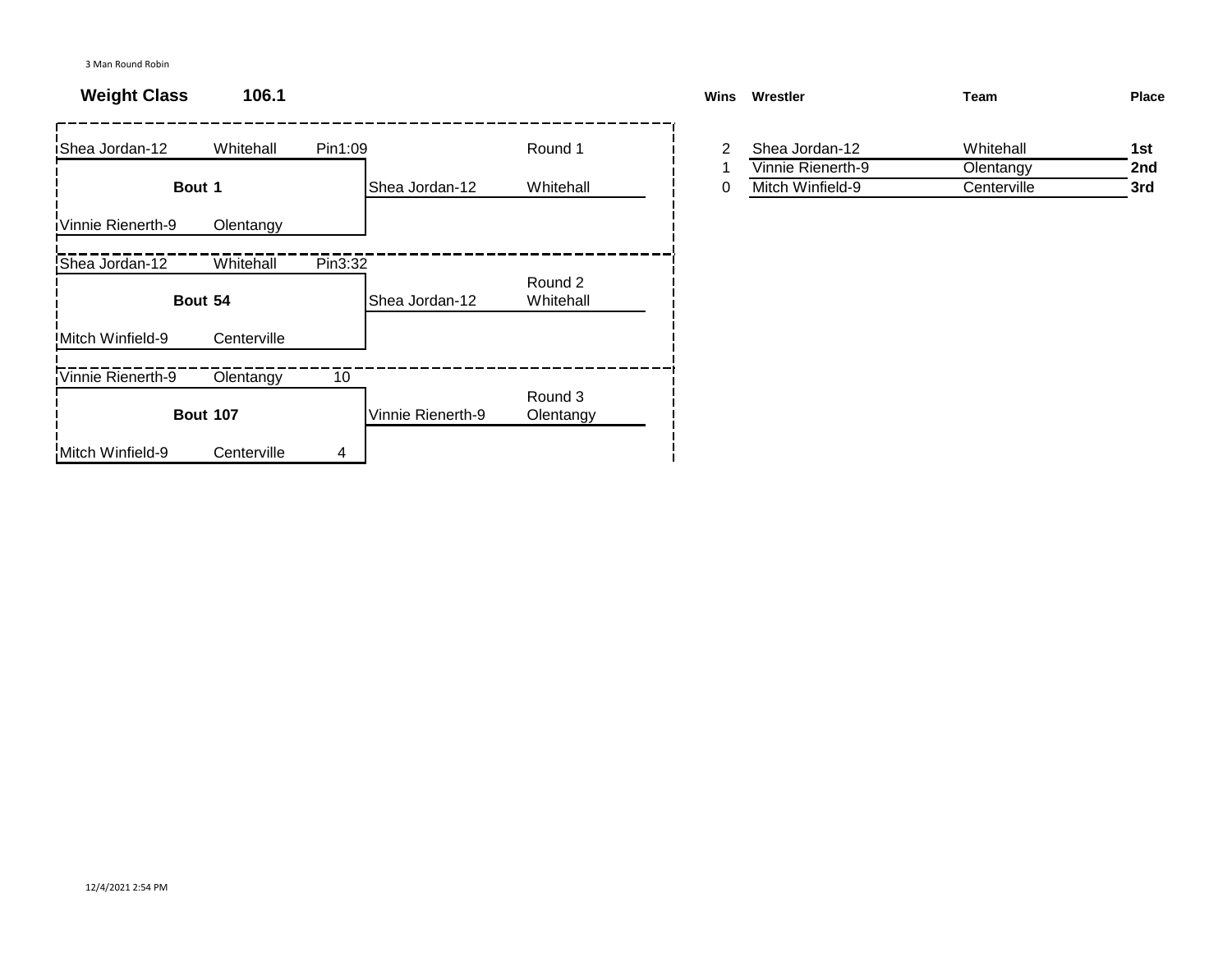| <b>Weight Class</b> | 106.2           |              |                  |                     | <b>Wins</b> | Wrestler                                                     | Team                       | Place      |
|---------------------|-----------------|--------------|------------------|---------------------|-------------|--------------------------------------------------------------|----------------------------|------------|
| Julien Kleiv-12     | Hbradley        | <b>TF 15</b> |                  | Round 1             |             | 3 Julien Kleiv-12                                            | Hbradley                   | 1st        |
|                     | Bout 2          |              | Julien Kleiv-12  | Hbradley            |             | 2 Couper Corbett-9<br>1 Owen Koerner-9<br>0 Erynn Whitmer-10 | Cen Crossing<br>St. Xavier | 2nd<br>3rd |
| Couper Corbett-9    | Cen Crossing    | 0            |                  |                     |             |                                                              | Hamilton Twp 4th           |            |
| Erynn Whitmer-10    | Hamilton Twp    |              |                  |                     |             |                                                              |                            |            |
|                     | Bout 3          |              | Owen Koerner-9   | St. Xavier          |             |                                                              |                            |            |
| Owen Koerner-9      | St. Xavier      | Pin2:10      |                  |                     |             |                                                              |                            |            |
| Julien Kleiv-12     | Hbradley        | Pin1:08      |                  |                     |             |                                                              |                            |            |
|                     | Bout 55         |              | Julien Kleiv-12  | Round 2<br>Hbradley |             |                                                              |                            |            |
| Erynn Whitmer-10    | Hamilton Twp    |              |                  |                     |             |                                                              |                            |            |
| Couper Corbett-9    | Cen Crossing    | Pin3:01      |                  |                     |             |                                                              |                            |            |
|                     | Bout 56         |              | Couper Corbett-9 | Cen Crossing        |             |                                                              |                            |            |
| Owen Koerner-9      | St. Xavier      |              |                  |                     |             |                                                              |                            |            |
| Julien Kleiv-12     | <b>Hbradley</b> | Pin0:43      |                  |                     |             |                                                              |                            |            |
|                     | <b>Bout 108</b> |              | Julien Kleiv-12  | Round 3<br>Hbradley |             |                                                              |                            |            |
| Owen Koerner-9      | St. Xavier      |              |                  |                     |             |                                                              |                            |            |
| Couper Corbett-9    | Cen Crossing    | Pin0:44      |                  |                     |             |                                                              |                            |            |
|                     | <b>Bout 109</b> |              | Couper Corbett-9 | Cen Crossing        |             |                                                              |                            |            |
| Erynn Whitmer-10    | Hamilton Twp    |              |                  |                     |             |                                                              |                            |            |

| ns | Wrestler           | Team             | Place |
|----|--------------------|------------------|-------|
|    | 3 Julien Kleiv-12  | Hbradley         | 1st   |
|    | 2 Couper Corbett-9 | Cen Crossing     | 2nd   |
|    | 1 Owen Koerner-9   | St. Xavier       | 3rd   |
|    | 0 Erynn Whitmer-10 | Hamilton Twp 4th |       |
|    |                    |                  |       |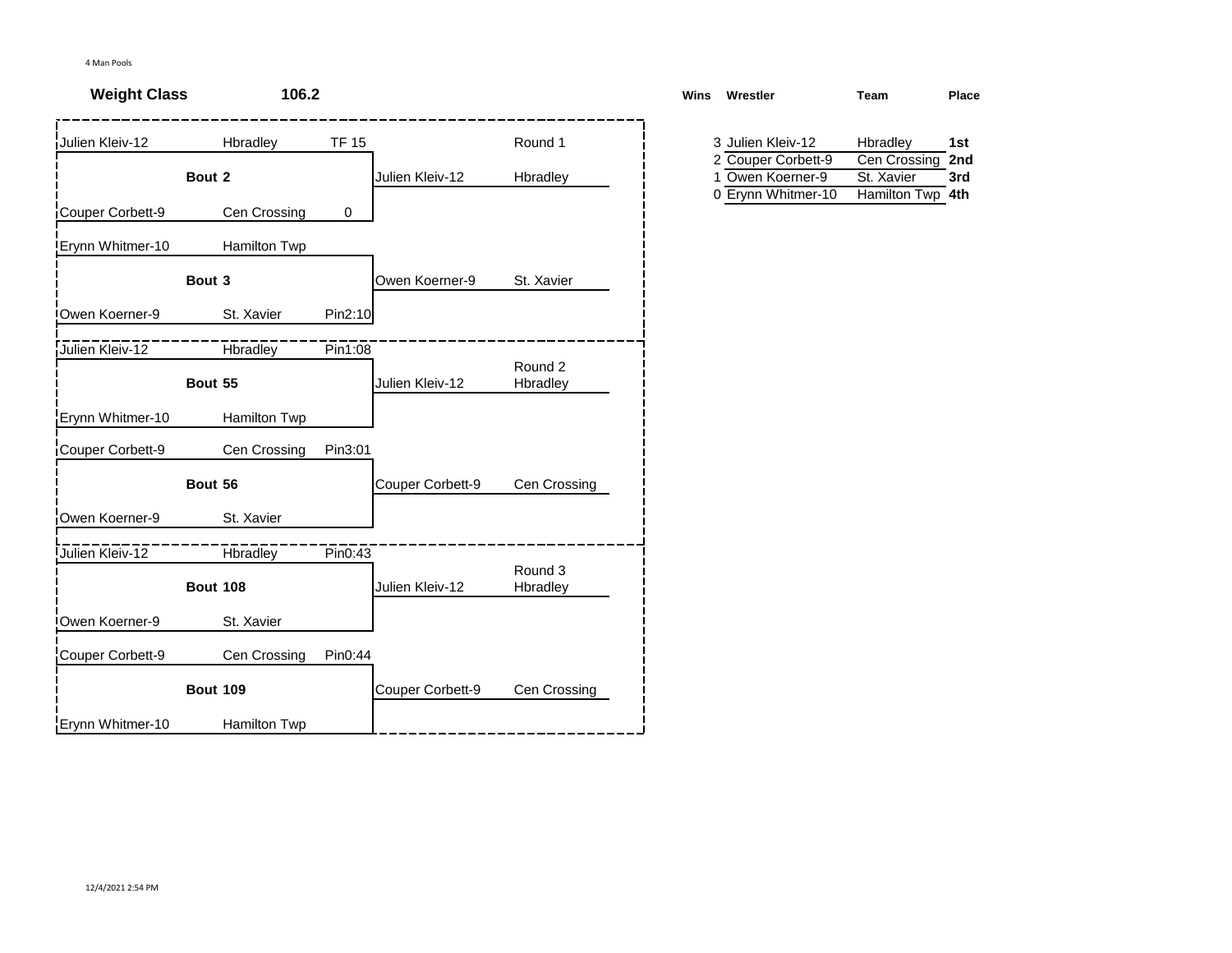## **Weight Class 113.1 Wins Wrestler Team Place**

| <b>iCaleb Eads-11</b> | Cen Crossing Pin3:36 |                 |               | Round 1                 | 2 | Caleb Eads-11    | Cen Crossing | 1st |
|-----------------------|----------------------|-----------------|---------------|-------------------------|---|------------------|--------------|-----|
|                       |                      |                 |               |                         |   | Connor Haig-9    | Centerville  | 2nc |
|                       | Bout 4               |                 | Caleb Eads-11 | Cen Crossing            | 0 | Hamza Abubakar-9 | Hbradley     | 3rd |
| <b>iConnor Haig-9</b> | Centerville          |                 |               |                         |   |                  |              |     |
| Caleb Eads-11         | Cen Crossing         | MD <sub>8</sub> |               |                         |   |                  |              |     |
|                       | Bout 57              |                 | Caleb Eads-11 | Round 2<br>Cen Crossing |   |                  |              |     |
| Hamza Abubakar-9      | Hbradley             | 0               |               |                         |   |                  |              |     |
| Connor Haig-9         | Centerville          | <b>MD 14</b>    |               |                         |   |                  |              |     |
|                       | <b>Bout 110</b>      |                 | Connor Haig-9 | Round 3<br>Centerville  |   |                  |              |     |
| Hamza Abubakar-9      | Hbradley             | 5               |               |                         |   |                  |              |     |

| <b>Wins</b> | Wrestler         | Team         | <b>Place</b> |
|-------------|------------------|--------------|--------------|
|             | Caleb Eads-11    | Cen Crossing | 1st          |
|             | Connor Haig-9    | Centerville  | 2nd          |
|             | Hamza Abubakar-9 | Hbradley     | 3rd          |
|             |                  |              |              |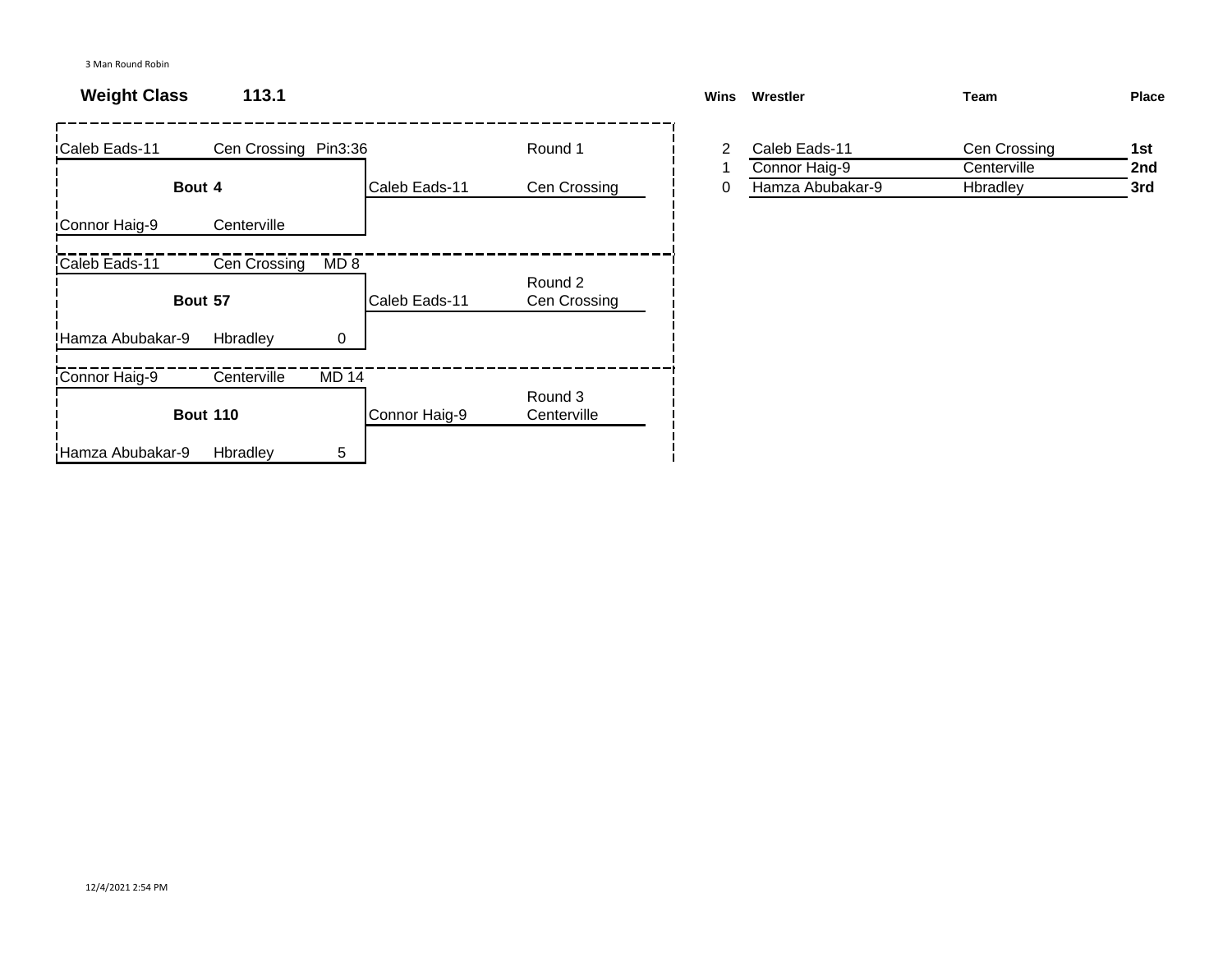| <b>Weight Class</b> | 113.2           |                    |                      | <b>Wins</b><br>Wrestler                                     | <b>Team</b>                                  | Place      |
|---------------------|-----------------|--------------------|----------------------|-------------------------------------------------------------|----------------------------------------------|------------|
| Mike Park-10        | Whitehall       |                    | Round 1              | 3 Nick Pointkowski-9                                        | Olentangy                                    | 1st        |
|                     | Bout 5          | Nick Pointkowski-9 | Olentangy            | 2 Mike Park-10<br>Teddy Hogan-9<br>1<br>0 Jackson Meyers-10 | Whitehall<br>St. Xavier<br>Cen Crossing1 4th | 2nd<br>3rd |
| Nick Pointkowski-9  | Olentangy       | Pin5:02            |                      |                                                             |                                              |            |
| Jackson Meyers-10   | Cen Crossing1   | 5                  |                      |                                                             |                                              |            |
|                     | Bout 6          | Teddy Hogan-9      | St. Xavier           |                                                             |                                              |            |
| Teddy Hogan-9       | St. Xavier      | 6                  |                      |                                                             |                                              |            |
| Mike Park-10        | Whitehall       | $TF$ 16            |                      |                                                             |                                              |            |
|                     | Bout 58         | Mike Park-10       | Round 2<br>Whitehall |                                                             |                                              |            |
| Jackson Meyers-10   | Cen Crossing1   | $\mathbf 0$        |                      |                                                             |                                              |            |
| Nick Pointkowski-9  | Olentangy       | Pin0:56            |                      |                                                             |                                              |            |
|                     | Bout 59         | Nick Pointkowski-9 | Olentangy            |                                                             |                                              |            |
| Teddy Hogan-9       | St. Xavier      |                    |                      |                                                             |                                              |            |
| Mike Park-10        | Whitehall       | Pin3:55            |                      |                                                             |                                              |            |
|                     | <b>Bout 111</b> | Mike Park-10       | Round 3<br>Whitehall |                                                             |                                              |            |
| Teddy Hogan-9       | St. Xavier      |                    |                      |                                                             |                                              |            |
| Nick Pointkowski-9  | Olentangy       | Pin1:11            |                      |                                                             |                                              |            |
|                     | <b>Bout 112</b> | Nick Pointkowski-9 | Olentangy            |                                                             |                                              |            |
| Jackson Meyers-10   | Cen Crossing1   |                    |                      |                                                             |                                              |            |

| ns | Wrestler             | Team             | Place |  |
|----|----------------------|------------------|-------|--|
|    | 3 Nick Pointkowski-9 | Olentangy        | 1st   |  |
|    | 2 Mike Park-10       | Whitehall        | 2nd   |  |
|    | 1 Teddy Hogan-9      | St. Xavier       | 3rd   |  |
|    | 0 Jackson Meyers-10  | Cen Crossing14th |       |  |
|    |                      |                  |       |  |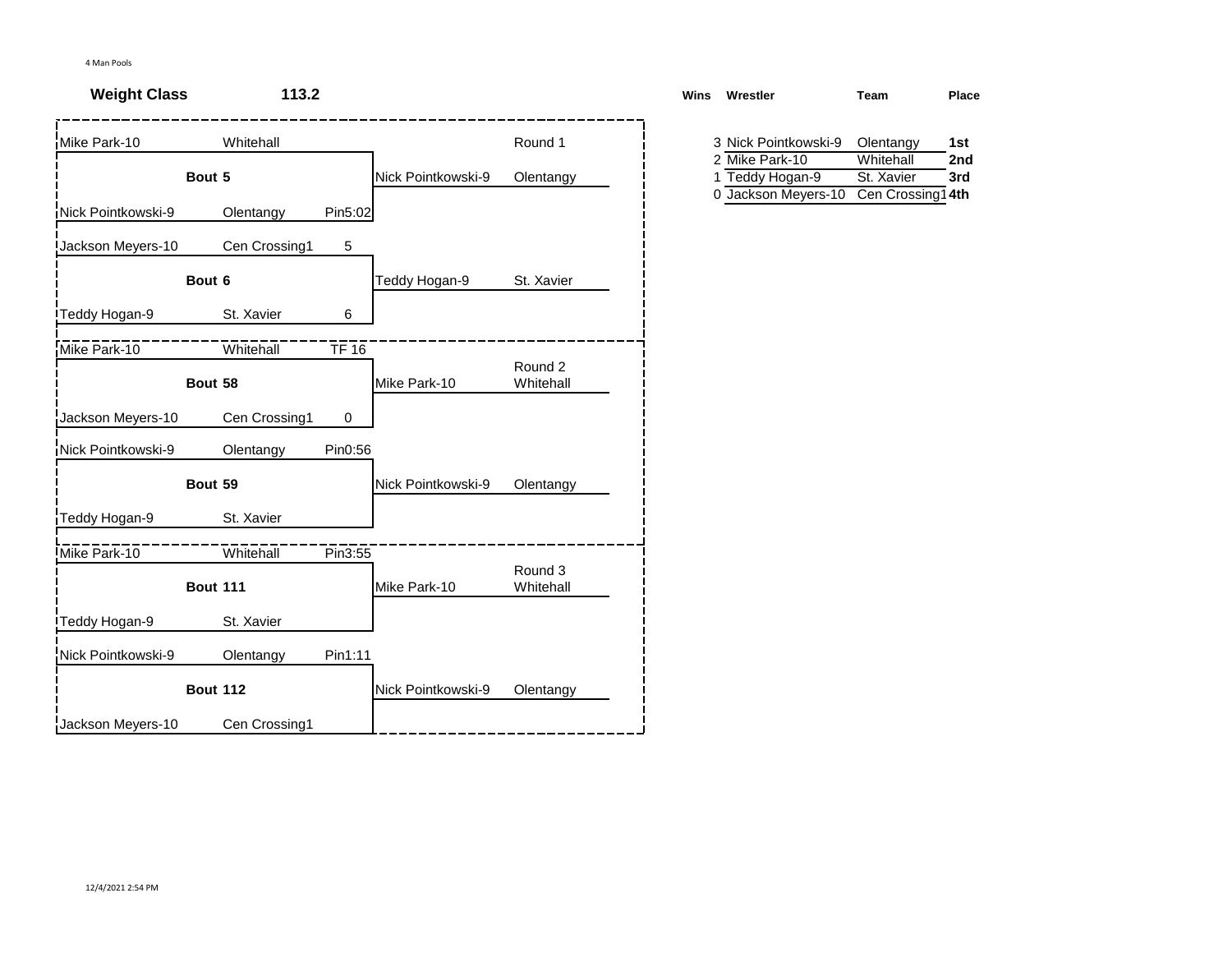| <b>Weight Class</b> | 120.1           |                |                  |                      | <b>Wins</b> | Wrestler                                | Team                          | Place      |
|---------------------|-----------------|----------------|------------------|----------------------|-------------|-----------------------------------------|-------------------------------|------------|
| Toby Hutsler-11     | Lancaster       | <b>MD 10</b>   |                  | Round 1              |             | 3 Toby Hutsler-11<br>2 Camren Howard-12 | Lancaster<br>Cen Crossing     | 1st<br>2nd |
|                     | Bout 7          |                | Toby Hutsler-11  | Lancaster            | 0           | 1 Aiden Jordan-9<br>Jackson Roy-12      | Whitehall<br>Hamilton Twp 4th | 3rd        |
| Camren Howard-12    | Cen Crossing    | $\overline{2}$ |                  |                      |             |                                         |                               |            |
| Aiden Jordan-9      | Whitehall       | Pin1:57        |                  |                      |             |                                         |                               |            |
|                     | Bout 8          |                | Aiden Jordan-9   | Whitehall            |             |                                         |                               |            |
| Jackson Roy-12      | Hamilton Twp    |                |                  |                      |             |                                         |                               |            |
| Toby Hutsler-11     | Lancaster       | Pin3:38        |                  |                      |             |                                         |                               |            |
|                     | Bout 60         |                | Toby Hutsler-11  | Round 2<br>Lancaster |             |                                         |                               |            |
| Aiden Jordan-9      | Whitehall       |                |                  |                      |             |                                         |                               |            |
| Camren Howard-12    | Cen Crossing    | Pin1:40        |                  |                      |             |                                         |                               |            |
|                     | Bout 61         |                | Camren Howard-12 | Cen Crossing         |             |                                         |                               |            |
| Jackson Roy-12      | Hamilton Twp    |                |                  |                      |             |                                         |                               |            |
| Toby Hutsler-11     | Lancaster       | Pin0:27        |                  |                      |             |                                         |                               |            |
|                     | <b>Bout 113</b> |                | Toby Hutsler-11  | Round 3<br>Lancaster |             |                                         |                               |            |
| Jackson Roy-12      | Hamilton Twp    |                |                  |                      |             |                                         |                               |            |
| Camren Howard-12    | Cen Crossing    | 9              |                  |                      |             |                                         |                               |            |
|                     | <b>Bout 114</b> |                | Camren Howard-12 | Cen Crossing         |             |                                         |                               |            |
| Aiden Jordan-9      | Whitehall       | 3              |                  |                      |             |                                         |                               |            |

| ns | Wrestler           | Team             | Place |
|----|--------------------|------------------|-------|
|    | 3 Toby Hutsler-11  | Lancaster        | 1st   |
|    | 2 Camren Howard-12 | Cen Crossing     | 2nd   |
|    | 1 Aiden Jordan-9   | Whitehall        | 3rd   |
|    | 0 Jackson Roy-12   | Hamilton Twp 4th |       |
|    |                    |                  |       |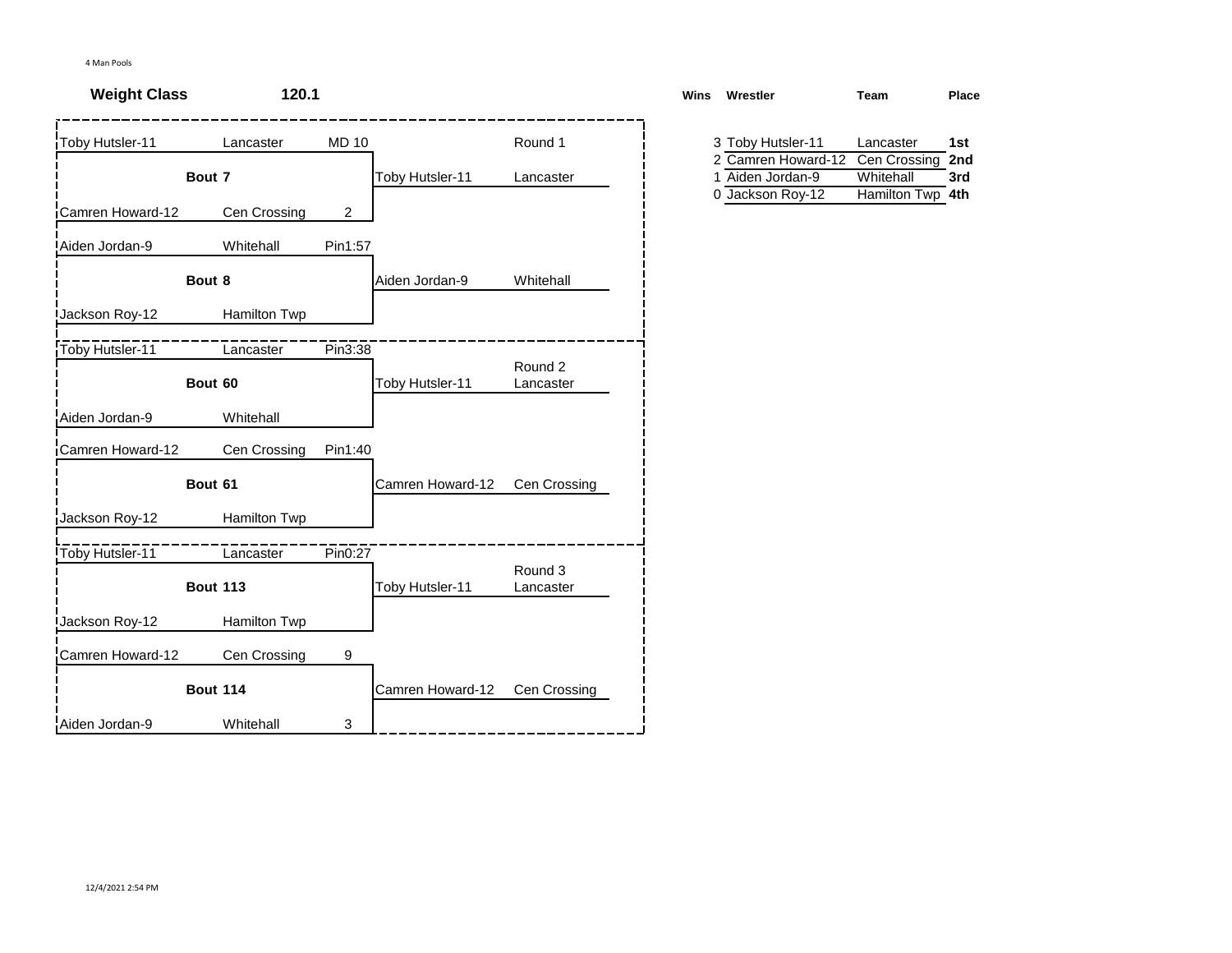| <b>Weight Class</b> | 120.2           |         |                    |                   | <b>Wins</b> | Wrestler                                                     | Team                                      | Place      |
|---------------------|-----------------|---------|--------------------|-------------------|-------------|--------------------------------------------------------------|-------------------------------------------|------------|
| Elias Zennouzi-9    | Scioto          |         |                    | Round 1           |             | 3 Jake Pointkowski-9                                         | Olentangy                                 | 1st        |
|                     | Bout 9          |         | Jake Pointkowski-9 | Olentangy         |             | 2 Levi Howard-9<br>Elias Zennouzi-9<br>1<br>0 Kelsey Filio-9 | Centerville<br>Scioto<br>Hamilton Twp14th | 2nd<br>3rd |
| Jake Pointkowski-9  | Olentangy       | Pin1:05 |                    |                   |             |                                                              |                                           |            |
| Levi Howard-9       | Centerville     | Pin0:24 |                    |                   |             |                                                              |                                           |            |
|                     | Bout 10         |         | Levi Howard-9      | Centerville       |             |                                                              |                                           |            |
| Kelsey Filio-9      | Hamilton Twp1   |         |                    |                   |             |                                                              |                                           |            |
| Elias Zennouzi-9    | Scioto          |         |                    | Round 2           |             |                                                              |                                           |            |
|                     | Bout 62         |         | Levi Howard-9      | Centerville       |             |                                                              |                                           |            |
| Levi Howard-9       | Centerville     | Pin1:47 |                    |                   |             |                                                              |                                           |            |
| Jake Pointkowski-9  | Olentangy       | Pin1:06 |                    |                   |             |                                                              |                                           |            |
|                     | Bout 63         |         | Jake Pointkowski-9 | Olentangy         |             |                                                              |                                           |            |
| Kelsey Filio-9      | Hamilton Twp1   |         |                    |                   |             |                                                              |                                           |            |
| Elias Zennouzi-9    | Scioto          | Pin1:25 |                    |                   |             |                                                              |                                           |            |
|                     | <b>Bout 115</b> |         | Elias Zennouzi-9   | Round 3<br>Scioto |             |                                                              |                                           |            |
| Kelsey Filio-9      | Hamilton Twp1   |         |                    |                   |             |                                                              |                                           |            |
| Jake Pointkowski-9  | Olentangy       | Pin3:24 |                    |                   |             |                                                              |                                           |            |
|                     | <b>Bout 116</b> |         | Jake Pointkowski-9 | Olentangy         |             |                                                              |                                           |            |
| Levi Howard-9       | Centerville     |         |                    |                   |             |                                                              |                                           |            |

| ns | Wrestler             | Team             | Place |
|----|----------------------|------------------|-------|
|    | 3 Jake Pointkowski-9 | Olentangy        | 1st   |
|    | 2 Levi Howard-9      | Centerville      | 2nd   |
|    | 1 Elias Zennouzi-9   | Scioto           | 3rd   |
|    | 0 Kelsey Filio-9     | Hamilton Twp14th |       |
|    |                      |                  |       |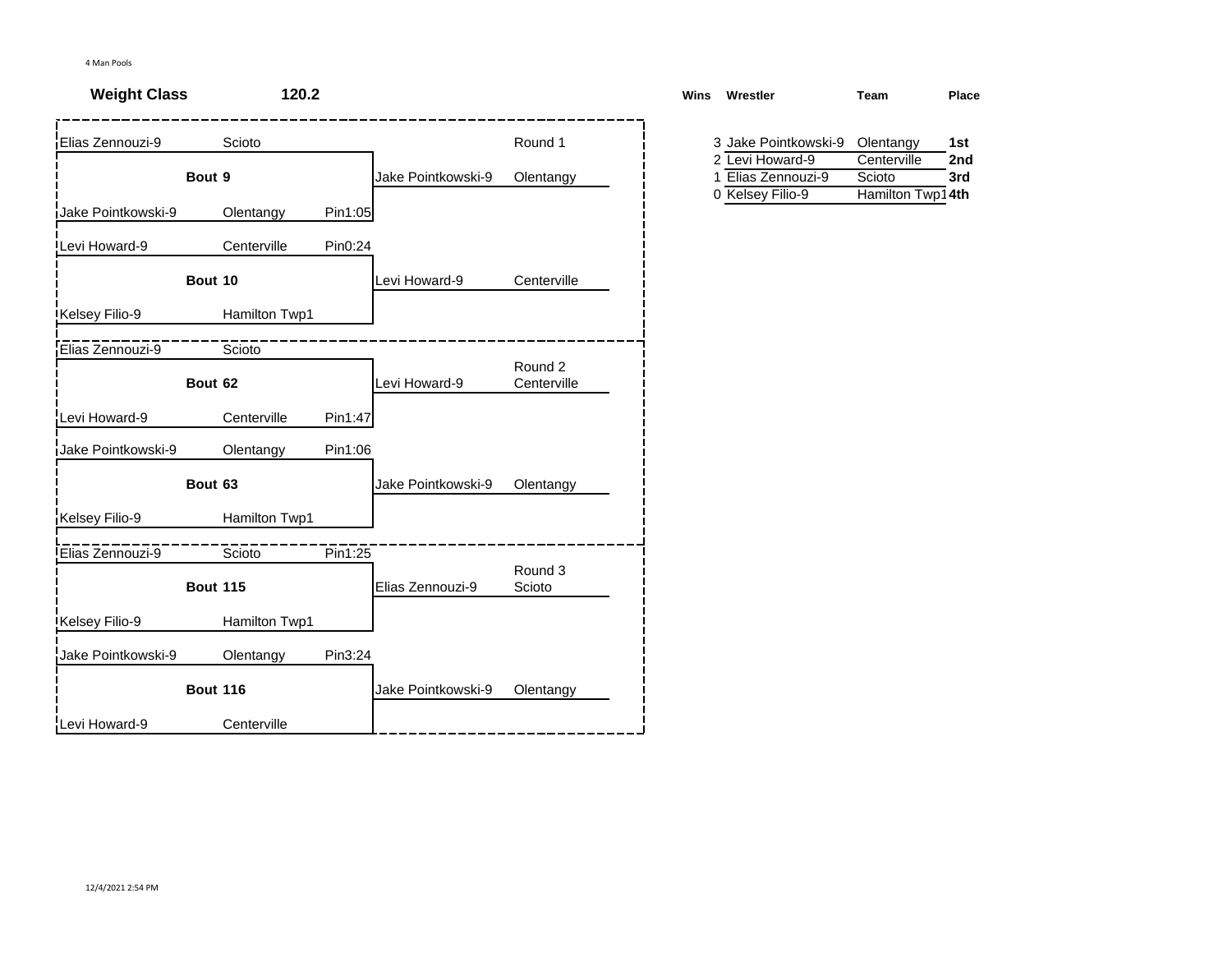| <b>Weight Class</b> | 126.1                        |                |                   |                      | <b>Wins</b> | Wrestler                                                    | <b>Team</b>               | Place      |
|---------------------|------------------------------|----------------|-------------------|----------------------|-------------|-------------------------------------------------------------|---------------------------|------------|
| Aidan Agin-12       | Lancaster                    | Pin1:27        |                   | Round 1              |             | 3 Aidan Agin-12<br>2 Josh Ramirez-9                         | Lancaster<br>Cen Crossing | 1st<br>2nd |
|                     | Bout 11                      |                | Aidan Agin-12     | Lancaster            | 1           | Quinn Kahkonen-11<br>0 Macaiah Thompson- Pickerington C 4th | Scioto                    | 3rd        |
| Josh Ramirez-9      | Cen Crossing                 |                |                   |                      |             |                                                             |                           |            |
| Quinn Kahkonen-11   | Scioto                       | <b>MD 17</b>   |                   |                      |             |                                                             |                           |            |
|                     | Bout 12                      |                | Quinn Kahkonen-11 | Scioto               |             |                                                             |                           |            |
| Macaiah Thompson-10 | Pickerington Ce <sup>-</sup> | $\overline{7}$ |                   |                      |             |                                                             |                           |            |
| Aidan Agin-12       | Lancaster                    | Pin1:03        |                   |                      |             |                                                             |                           |            |
|                     | Bout 64                      |                | Aidan Agin-12     | Round 2<br>Lancaster |             |                                                             |                           |            |
| Quinn Kahkonen-11   | Scioto                       |                |                   |                      |             |                                                             |                           |            |
| Josh Ramirez-9      | Cen Crossing                 | Pin1:13        |                   |                      |             |                                                             |                           |            |
|                     | Bout 65                      |                | Josh Ramirez-9    | Cen Crossing         |             |                                                             |                           |            |
| Macaiah Thompson-10 | Pickerington Ce1             |                |                   |                      |             |                                                             |                           |            |
| Aidan Agin-12       | Lancaster                    | Pin1:59        |                   |                      |             |                                                             |                           |            |
|                     | <b>Bout 117</b>              |                | Aidan Agin-12     | Round 3<br>Lancaster |             |                                                             |                           |            |
| Macaiah Thompson-10 | Pickerington Ce1             |                |                   |                      |             |                                                             |                           |            |
| Josh Ramirez-9      | Cen Crossing                 | Pin0:57        |                   |                      |             |                                                             |                           |            |
|                     | <b>Bout 118</b>              |                | Josh Ramirez-9    | Cen Crossing         |             |                                                             |                           |            |
| Quinn Kahkonen-11   | Scioto                       |                |                   |                      |             |                                                             |                           |            |

| ns | Wrestler                               | Team         | Place |
|----|----------------------------------------|--------------|-------|
|    | 3 Aidan Agin-12                        | Lancaster    | 1st   |
|    | 2 Josh Ramirez-9                       | Cen Crossing | 2nd   |
|    | 1 Quinn Kahkonen-11 Scioto             |              | 3rd   |
|    | 0 Macaiah Thompson- Pickerington C 4th |              |       |
|    |                                        |              |       |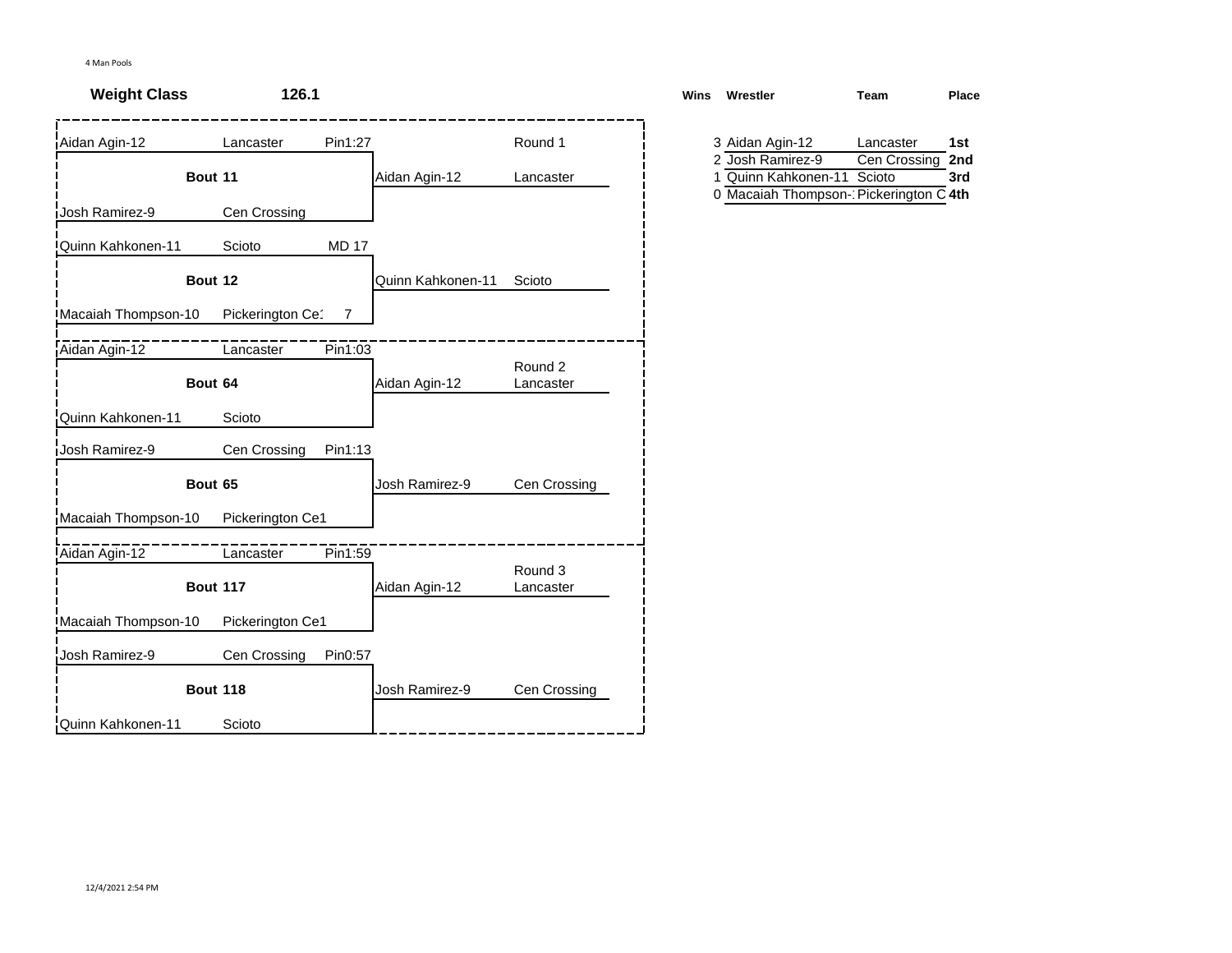| <b>Weight Class</b> | 126.2                   |                   |                            | Wins Wrestler                                             | Team                                 | Place             |
|---------------------|-------------------------|-------------------|----------------------------|-----------------------------------------------------------|--------------------------------------|-------------------|
| Brennen Cernus-12   | Pickerington Ce TF 16   |                   | Round 1                    | 3 Brennen Cernus-12 Pickerington C 1st                    |                                      |                   |
|                     | Bout 13                 | Brennen Cernus-12 | Pickerington Ce            | 2 Ty Wynn-11<br>1 Vaughn Fowler-12<br>0 Angel Hernandez-9 | St. Xavier<br>Olentangy<br>Whitehall | 2nd<br>3rd<br>4th |
| Vaughn Fowler-12    | Olentangy<br>1          |                   |                            |                                                           |                                      |                   |
| Ty Wynn-11          | St. Xavier<br>Pin0:39   |                   |                            |                                                           |                                      |                   |
|                     | Bout 14                 | Ty Wynn-11        | St. Xavier                 |                                                           |                                      |                   |
| Angel Hernandez-9   | Whitehall               |                   |                            |                                                           |                                      |                   |
| Brennen Cernus-12   | Pickerington Ce Pin0:39 |                   | Round 2                    |                                                           |                                      |                   |
|                     | Bout 66                 | Brennen Cernus-12 | Pickerington Ce            |                                                           |                                      |                   |
| Ty Wynn-11          | St. Xavier              |                   |                            |                                                           |                                      |                   |
| Vaughn Fowler-12    | Pin0:18<br>Olentangy    |                   |                            |                                                           |                                      |                   |
|                     | Bout 67                 | Vaughn Fowler-12  | Olentangy                  |                                                           |                                      |                   |
| Angel Hernandez-9   | Whitehall               |                   |                            |                                                           |                                      |                   |
| Brennen Cernus-12   | Pickerington Ce Pin0:53 |                   |                            |                                                           |                                      |                   |
|                     | <b>Bout 119</b>         | Brennen Cernus-12 | Round 3<br>Pickerington Ce |                                                           |                                      |                   |
| Angel Hernandez-9   | Whitehall               |                   |                            |                                                           |                                      |                   |
| Vaughn Fowler-12    | Olentangy               |                   |                            |                                                           |                                      |                   |
|                     | <b>Bout 120</b>         | Ty Wynn-11        | St. Xavier                 |                                                           |                                      |                   |
| Ty Wynn-11          | St. Xavier<br>Pin3:55   |                   |                            |                                                           |                                      |                   |

| s | Wrestler                               | Team       | Place |
|---|----------------------------------------|------------|-------|
|   | 3 Brennen Cernus-12 Pickerington C 1st |            |       |
|   | 2 Ty Wynn-11                           | St. Xavier | 2nd   |
|   | 1 Vaughn Fowler-12                     | Olentangy  | 3rd   |
|   | 0 Angel Hernandez-9                    | Whitehall  | 4th   |
|   |                                        |            |       |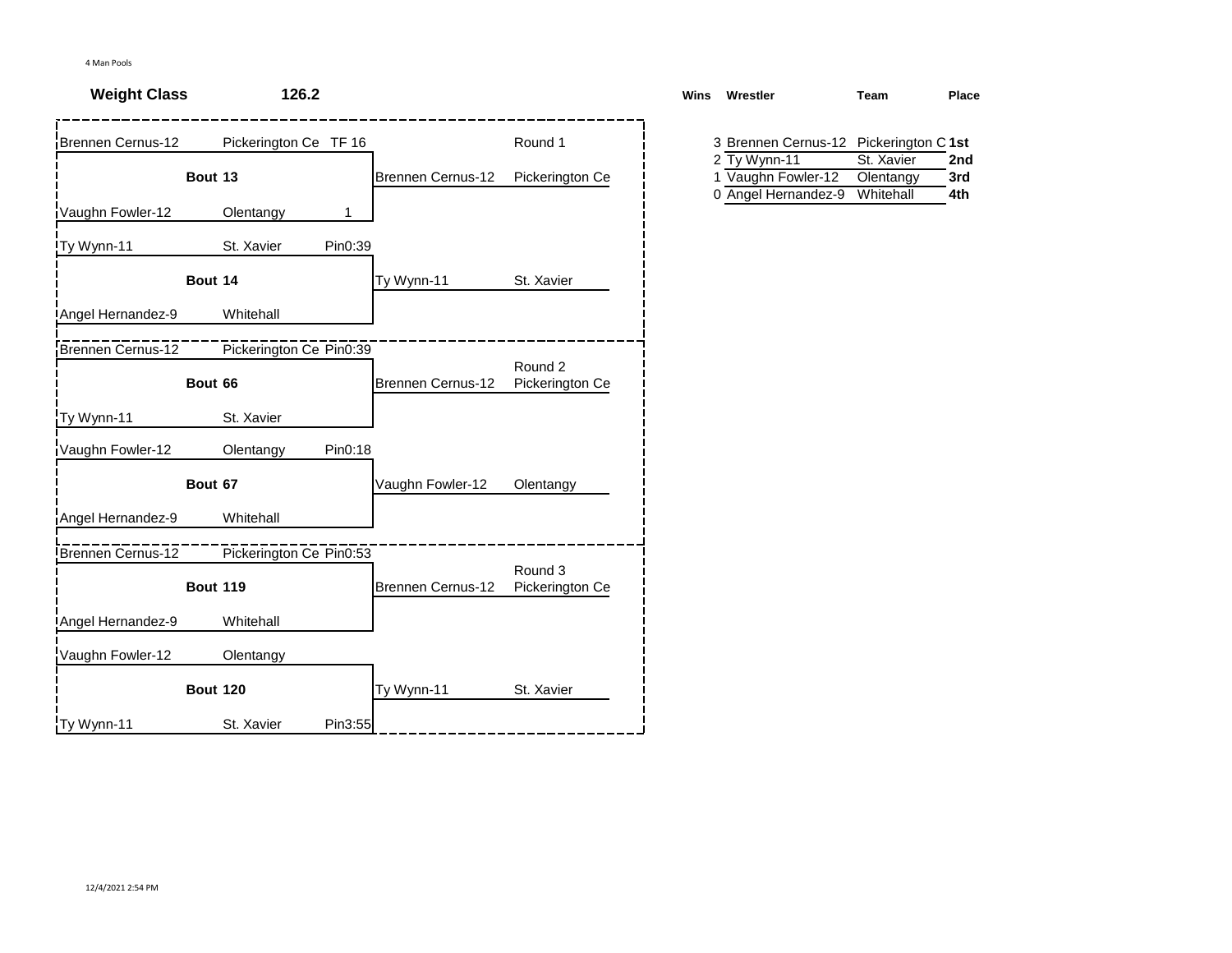5 Man Round Robin

| Ty Wilson-10      | Scioto          | Pin3:03        |                   | Round 1              | 4 Ty Wilson-10                           | Scioto                        | 1st |
|-------------------|-----------------|----------------|-------------------|----------------------|------------------------------------------|-------------------------------|-----|
|                   |                 |                |                   |                      | 3 Gabe Bulugaris 12                      | Olentangy                     | 2nc |
|                   | Bout 15         |                | Ty Wilson-10      | Scioto               | 2 Jace Edmonds-11<br>1 Patrick Hughes-12 | Lancaster<br>Cen Crossing 4th | 3rd |
| Jace Edmonds-11   | Lancaster       |                |                   |                      | 0 Matthew Wright-9                       | Pickerington 5th              |     |
| Gabe Bulugaris-12 | Olentangy       | Pin0:23        |                   |                      |                                          |                               |     |
|                   | Bout 16         |                | Gabe Bulugaris-12 | Olentangy            |                                          |                               |     |
| Matthew Wright-9  | Pickerington Ce |                |                   |                      |                                          |                               |     |
| Ty Wilson-10      | Scioto          | Pin1:37        |                   |                      |                                          |                               |     |
|                   | Bout 68         |                | Ty Wilson-10      | Round 2<br>Scioto    |                                          |                               |     |
| Patrick Hughes-12 | Cen Crossing    |                |                   |                      |                                          |                               |     |
| Jace Edmonds-11   | Lancaster       | $\overline{2}$ |                   |                      |                                          |                               |     |
|                   | Bout 69         |                | Gabe Bulugaris-12 | Olentangy            |                                          |                               |     |
| Gabe Bulugaris-12 | Olentangy       | 4              |                   |                      |                                          |                               |     |
| Ty Wilson-10      | Scioto          | Pin1:00        |                   |                      |                                          |                               |     |
|                   | <b>Bout 121</b> |                | Ty Wilson-10      | Round 3<br>Scioto    |                                          |                               |     |
| Matthew Wright-9  | Pickerington Ce |                |                   |                      |                                          |                               |     |
| Jace Edmonds-11   | Lancaster       | Pin5:34        |                   |                      |                                          |                               |     |
|                   | <b>Bout 122</b> |                | Jace Edmonds-11   | Lancaster            |                                          |                               |     |
| Patrick Hughes-12 | Cen Crossing    |                |                   |                      |                                          |                               |     |
| Ty Wilson-10      | Scioto          | $TF$ 18        |                   |                      |                                          |                               |     |
|                   | <b>Bout 160</b> |                | Ty Wilson-10      | Round 4<br>Scioto    |                                          |                               |     |
| Gabe Bulugaris-12 | Olentangy       | $\overline{2}$ |                   |                      |                                          |                               |     |
| Matthew Wright-9  | Pickerington Ce |                |                   |                      |                                          |                               |     |
|                   | <b>Bout 161</b> |                | Patrick Hughes-12 | Cen Crossing         |                                          |                               |     |
| Patrick Hughes-12 | Cen Crossing    | Pin1:15        |                   |                      |                                          |                               |     |
| Jace Edmonds-11   | Lancaster       | Pin2:46        |                   |                      |                                          |                               |     |
|                   | <b>Bout 177</b> |                | Jace Edmonds-11   | Round 5<br>Lancaster |                                          |                               |     |
| Matthew Wright-9  | Pickerington Ce |                |                   |                      |                                          |                               |     |
| Gabe Bulugaris-12 | Olentangy       | 9              |                   |                      |                                          |                               |     |
|                   | <b>Bout 178</b> |                | Gabe Bulugaris-12 | Olentangy            |                                          |                               |     |
| Patrick Hughes-12 | Cen Crossing    | $\overline{7}$ |                   |                      |                                          |                               |     |

# **Weight Class 132.1 Wins Wrestler Team Place** 4 Ty Wilson-10 Scioto 1st<br>3 Gabe Bulugaris-12 Olentangy 2nd

| 3 Gabe Bulugaris-12 | Olentangy        | 2nd |
|---------------------|------------------|-----|
| 2 Jace Edmonds-11   | Lancaster        | 3rd |
| 1 Patrick Hughes-12 | Cen Crossing 4th |     |
| 0 Matthew Wright-9  | Pickerington 5th |     |
|                     |                  |     |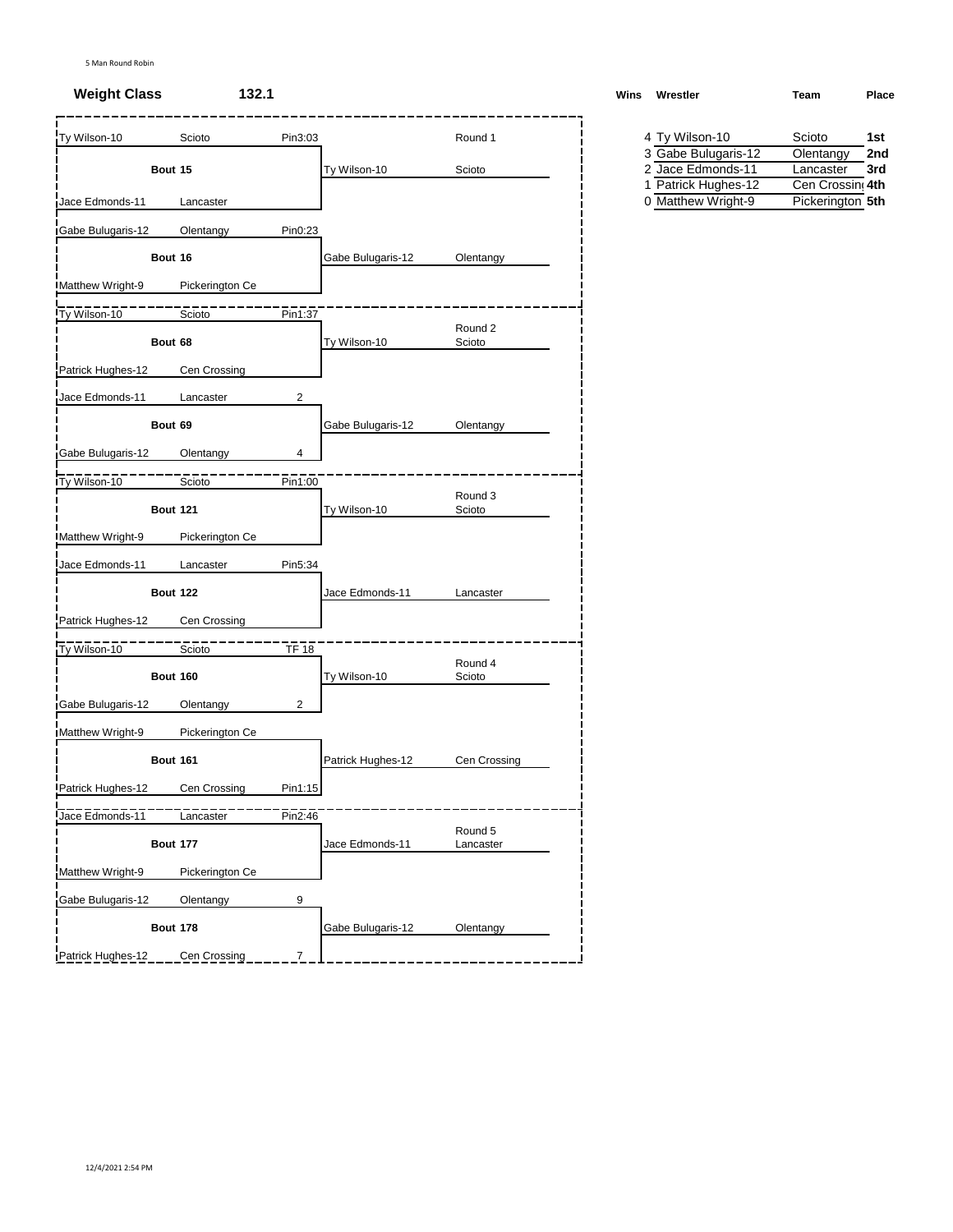## **Weight Class 132.2 Wins Wrestler Team Place**

| Simon Taylor-12    |                 | Centerville  | <b>MD 12</b> |                  | Round 1                |  | 4 Simon Taylor-12                      | Centerville                  | 1st |
|--------------------|-----------------|--------------|--------------|------------------|------------------------|--|----------------------------------------|------------------------------|-----|
|                    | Bout 17         |              |              |                  | Centerville            |  | 3 Caden Ellison-11<br>1 Gary Morris-12 | Hbradley<br>Hamilton Twi 3rd | 2nc |
|                    |                 |              |              | Simon Taylor-12  |                        |  | 1 Tre Dean-10                          | St. Xavier                   | 4th |
| Caden Ellison-11   |                 | Hbradley     | 0            |                  |                        |  | 1 Ma'Kal Parker-10                     | Whitehall                    | 5th |
| Gary Morris-12     |                 | Hamilton Twp | 8            |                  |                        |  |                                        |                              |     |
|                    | Bout 18         |              |              | Gary Morris-12   | Hamilton Twp           |  |                                        |                              |     |
| Tre Dean-10        |                 | St. Xavier   | 1            |                  |                        |  |                                        |                              |     |
| Simon Taylor-12    |                 | Centerville  | Pin1:49      |                  |                        |  |                                        |                              |     |
|                    | Bout 70         |              |              | Simon Taylor-12  | Round 2<br>Centerville |  |                                        |                              |     |
| Ma'Kal Parker-10   |                 | Whitehall    |              |                  |                        |  |                                        |                              |     |
| Caden Ellison-11   |                 | Hbradley     | Win          |                  |                        |  |                                        |                              |     |
|                    | Bout 71         |              |              | Caden Ellison-11 | Hbradley               |  |                                        |                              |     |
| Gary Morris-12     |                 | Hamilton Twp | Forf         |                  |                        |  |                                        |                              |     |
| Simon Taylor-12    |                 | Centerville  | TF 18        |                  |                        |  |                                        |                              |     |
|                    | <b>Bout 123</b> |              |              | Simon Taylor-12  | Round 3<br>Centerville |  |                                        |                              |     |
| Tre Dean-10        |                 | St. Xavier   | 3            |                  |                        |  |                                        |                              |     |
| Caden Ellison-11   |                 | Hbradley     | Pin0:36      |                  |                        |  |                                        |                              |     |
|                    | <b>Bout 124</b> |              |              | Caden Ellison-11 | Hbradley               |  |                                        |                              |     |
| Ma'Kal Parker-10   |                 | Whitehall    |              |                  |                        |  |                                        |                              |     |
| Simon Taylor-12    |                 | Centerville  | Win          |                  |                        |  |                                        |                              |     |
|                    | <b>Bout 162</b> |              |              | Simon Taylor-12  | Round 4<br>Centerville |  |                                        |                              |     |
| Forfeit            |                 | Hamilton Twp | Forf         |                  |                        |  |                                        |                              |     |
| <b>Tre Dean-10</b> |                 | St. Xavier   | Pin4:25      |                  |                        |  |                                        |                              |     |
|                    | <b>Bout 163</b> |              |              | Tre Dean-10      | St. Xavier             |  |                                        |                              |     |
| Ma'Kal Parker-10   |                 | Whitehall    |              |                  |                        |  |                                        |                              |     |
| Caden Ellison-11   |                 | Hbradley     | Pin0:23      |                  |                        |  |                                        |                              |     |
|                    | <b>Bout 179</b> |              |              | Caden Ellison-11 | Round 5<br>Hbradley    |  |                                        |                              |     |
| Tre Dean-10        |                 | St. Xavier   |              |                  |                        |  |                                        |                              |     |
| Forfeit            |                 | Hamilton Twp | Forf         |                  |                        |  |                                        |                              |     |
|                    | <b>Bout 180</b> |              |              | Ma'Kal Parker-10 | Whitehall              |  |                                        |                              |     |
| Ma'Kal Parker-10   |                 | Whitehall    | Win          |                  |                        |  |                                        |                              |     |

| ∨ıns∶ | wrestier           | ream        | <b>Place</b> |
|-------|--------------------|-------------|--------------|
|       |                    |             |              |
|       | 4 Simon Taylor-12  | Centerville | 1st          |
|       | 3 Caden Ellison-11 | Hbradley    | 2nd          |

| 1 Gary Morris-12   | Hamilton Tw <sub>l</sub> 3rd |  |
|--------------------|------------------------------|--|
| 1 Tre Dean-10      | St. Xavier<br>4th            |  |
| 1 Ma'Kal Parker-10 | Whitehall<br>5th             |  |
|                    |                              |  |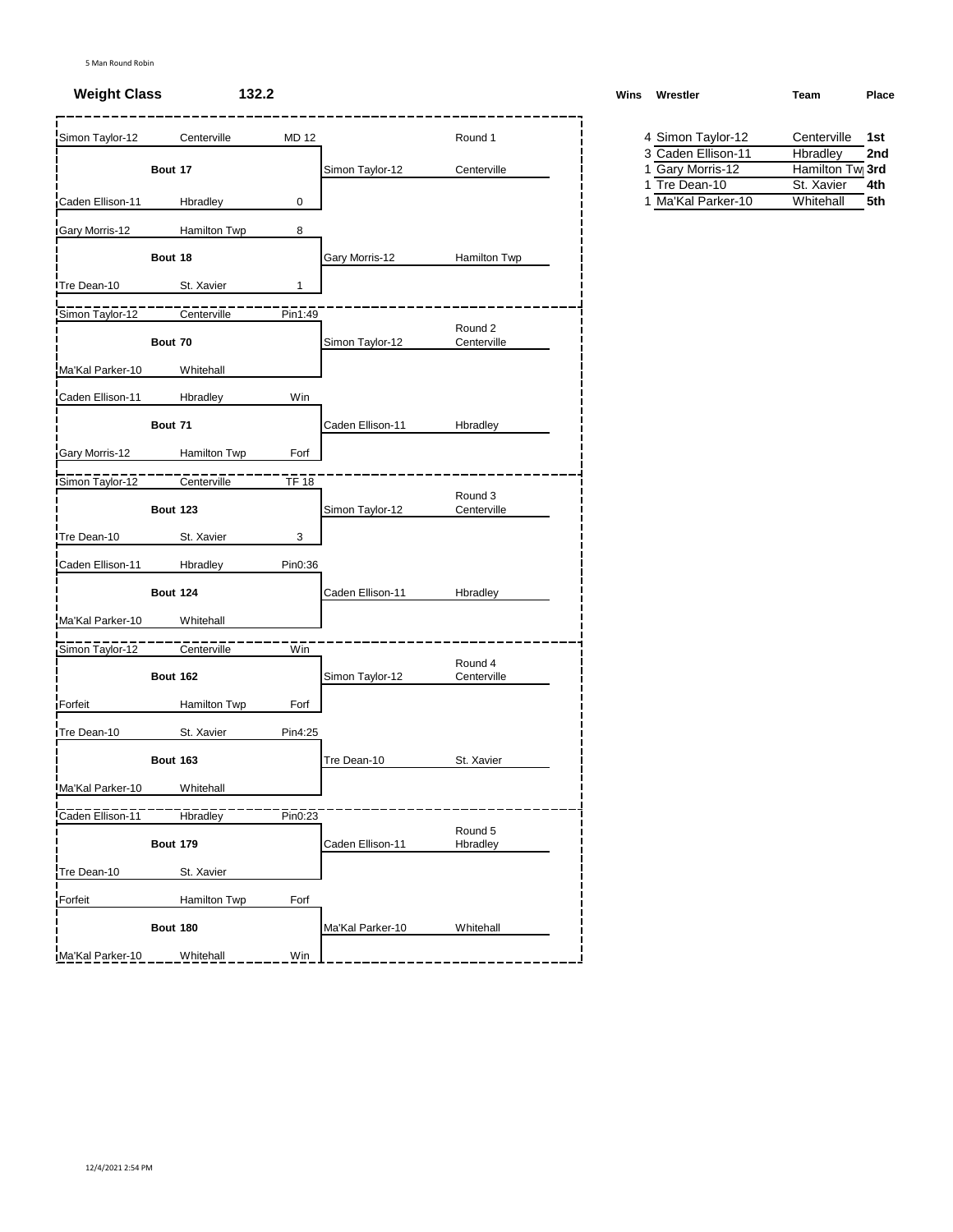| <b>Weight Class</b> | 138.1           |                |                  |                        | Wins | Wrestler                                | <b>Team</b>              | Pla        |
|---------------------|-----------------|----------------|------------------|------------------------|------|-----------------------------------------|--------------------------|------------|
| Spencer Meng-12     | Centerville     | Pin0:55        |                  | Round 1                |      | 3 Spencer Meng-12                       | Centerville              | 1st        |
|                     | Bout 19         |                | Spencer Meng-12  | Centerville            |      | 2 Donnie Morris-11<br>1 Ross Hoydash-10 | Cen Crossing<br>Hbradley | 2nc<br>3rd |
| Ross Hoydash-10     | Hbradley        |                |                  |                        |      | 0 Eric Kabitsch-11                      | St. Xavier               | 4th        |
| Eric Kabitsch-11    | St. Xavier      | $\overline{2}$ |                  |                        |      |                                         |                          |            |
|                     | Bout 20         |                | Donnie Morris-11 | Cen Crossing           |      |                                         |                          |            |
| Donnie Morris-11    | Cen Crossing    | <b>MD 12</b>   |                  |                        |      |                                         |                          |            |
| Spencer Meng-12     | Centerville     | Pin0:27        |                  |                        |      |                                         |                          |            |
|                     | Bout 72         |                | Spencer Meng-12  | Round 2<br>Centerville |      |                                         |                          |            |
| Eric Kabitsch-11    | St. Xavier      |                |                  |                        |      |                                         |                          |            |
| Ross Hoydash-10     | Hbradley        | 1              |                  |                        |      |                                         |                          |            |
|                     | Bout 73         |                | Donnie Morris-11 | Cen Crossing           |      |                                         |                          |            |
| Donnie Morris-11    | Cen Crossing    | $\overline{7}$ |                  |                        |      |                                         |                          |            |
| Spencer Meng-12     | Centerville     | 8              |                  |                        |      |                                         |                          |            |
|                     | <b>Bout 125</b> |                | Spencer Meng-12  | Round 3<br>Centerville |      |                                         |                          |            |
| Donnie Morris-11    | Cen Crossing    | $\mathbf{2}$   |                  |                        |      |                                         |                          |            |
| Ross Hoydash-10     | Hbradley        | Pin2:51        |                  |                        |      |                                         |                          |            |
|                     | <b>Bout 126</b> |                | Ross Hoydash-10  | Hbradley               |      |                                         |                          |            |
| Eric Kabitsch-11    | St. Xavier      |                |                  |                        |      |                                         |                          |            |

| Wins | Wrestler           | Team         | Place |
|------|--------------------|--------------|-------|
|      |                    |              |       |
|      | 3 Spencer Meng-12  | Centerville  | 1st   |
|      | 2 Donnie Morris-11 | Cen Crossing | 2nd   |
|      | 1 Ross Hoydash-10  | Hbradley     | 3rd   |
|      | 0 Eric Kabitsch-11 | St. Xavier   | 4th   |
|      |                    |              |       |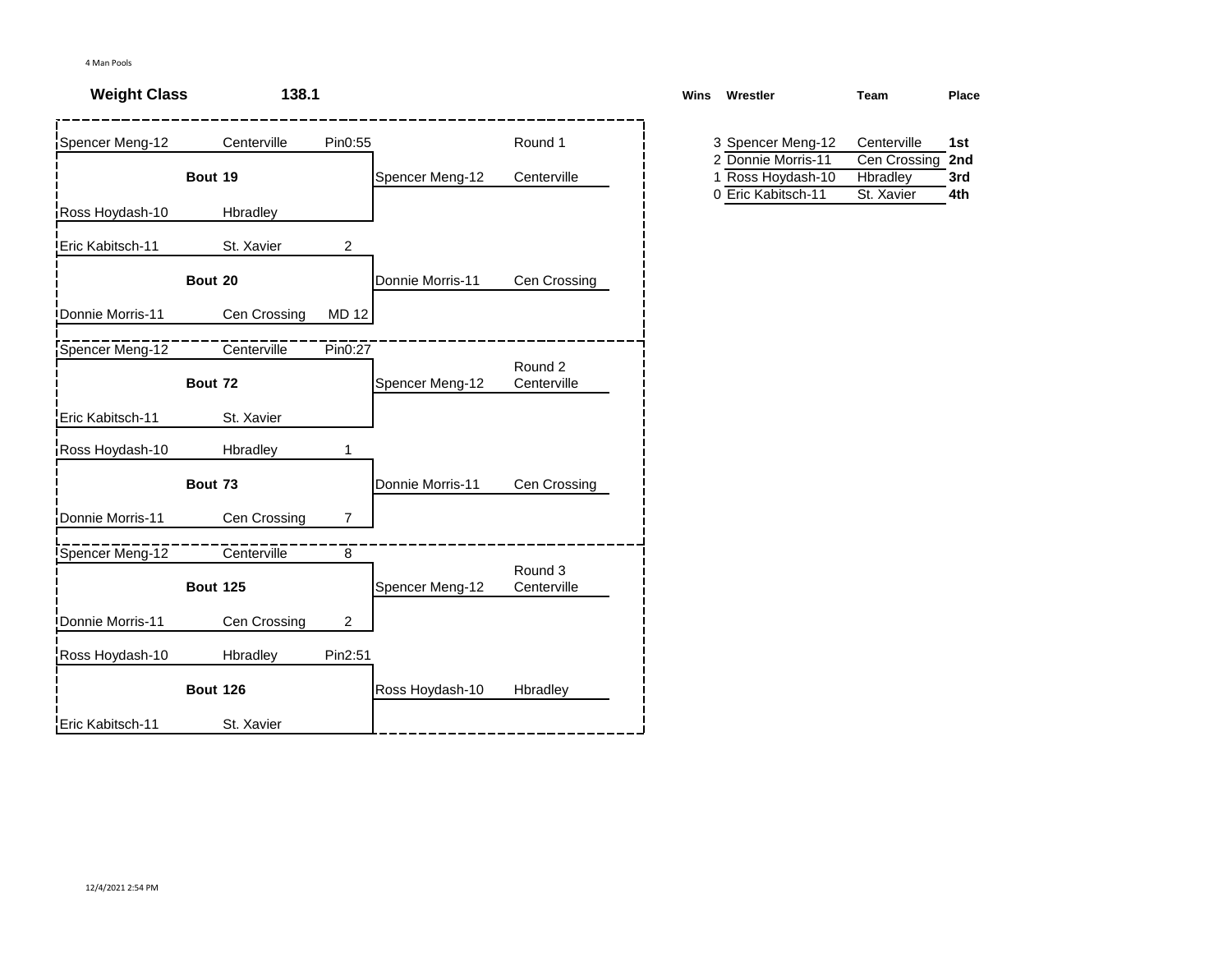| Cortez Furgeson-11   | Lancaster       |                |                  | Round 1         |  | 4 Nate Stevens-11    | Centerville1 1st             |
|----------------------|-----------------|----------------|------------------|-----------------|--|----------------------|------------------------------|
|                      |                 |                |                  |                 |  | 3 Owen Spencer-12    | Hamilton Tw <sub>l</sub> 2nd |
|                      | Bout 21         |                | Owen Spencer-12  | Hamilton Twp    |  | 2 Landon Gentry-11   | Pickerington 3rd             |
|                      |                 |                |                  |                 |  | 1 Ben Hagler-9       | Olentangy<br>4th             |
| Owen Spencer-12      | Hamilton Twp    | Pin1:41        |                  |                 |  | 0 Cortez Furgeson-11 | 5th<br>Lancaster             |
| Nate Stevens-11      | Centerville1    | Pin3:00        |                  |                 |  |                      |                              |
|                      | Bout 22         |                | Nate Stevens-11  | Centerville1    |  |                      |                              |
| Ben Hagler-9         | Olentangy       |                |                  |                 |  |                      |                              |
| Cortez Furgeson-11   | Lancaster       |                |                  |                 |  |                      |                              |
|                      |                 |                |                  | Round 2         |  |                      |                              |
|                      | Bout 74         |                | Landon Gentry-11 | Pickerington Ce |  |                      |                              |
| Landon Gentry-11     | Pickerington Ce | Pin5:04        |                  |                 |  |                      |                              |
| Owen Spencer-12      | Hamilton Twp    |                |                  |                 |  |                      |                              |
|                      | Bout 75         |                | Nate Stevens-11  | Centerville1    |  |                      |                              |
| Nate Stevens-11      | Centerville1    | Pin3:05        |                  |                 |  |                      |                              |
|                      |                 |                |                  |                 |  |                      |                              |
| Cortez Furgeson-11   | Lancaster       | 5              |                  | Round 3         |  |                      |                              |
|                      | <b>Bout 127</b> |                | Ben Hagler-9     | Olentangy       |  |                      |                              |
| Ben Hagler-9         | Olentangy       | $\overline{7}$ |                  |                 |  |                      |                              |
| Owen Spencer-12      | Hamilton Twp    | Pin1:33        |                  |                 |  |                      |                              |
|                      | <b>Bout 128</b> |                | Owen Spencer-12  | Hamilton Twp    |  |                      |                              |
| Landon Gentry-11     | Pickerington Ce |                |                  |                 |  |                      |                              |
|                      |                 |                |                  |                 |  |                      |                              |
| Cortez Furgeson-11   | Lancaster       |                |                  | Round 4         |  |                      |                              |
|                      | <b>Bout 164</b> |                | Nate Stevens-11  | Centerville1    |  |                      |                              |
| Nate Stevens-11      | Centerville1    | Pin0:46        |                  |                 |  |                      |                              |
| <b>IBen Hagler-9</b> | Olentangy       | 3              |                  |                 |  |                      |                              |
|                      | <b>Bout 165</b> |                | Landon Gentry-11 | Pickerington Ce |  |                      |                              |
| Landon Gentry-11     | Pickerington Ce | 9              |                  |                 |  |                      |                              |
| Owen Spencer-12      | Hamilton Twp    | Pin1:34        |                  |                 |  |                      |                              |
|                      |                 |                |                  | Round 5         |  |                      |                              |
|                      | <b>Bout 181</b> |                | Owen Spencer-12  | Hamilton Twp    |  |                      |                              |
| Ben Hagler-9         | Olentangy       |                |                  |                 |  |                      |                              |
| Nate Stevens-11      | Centerville1    | Pin3:11        |                  |                 |  |                      |                              |
|                      | <b>Bout 182</b> |                | Nate Stevens-11  | Centerville1    |  |                      |                              |
| Landon Gentry-11     | Pickerington Ce |                |                  |                 |  |                      |                              |
|                      |                 |                |                  |                 |  |                      |                              |

# **Weight Class 138.2 Wins Wrestler Team Place**

| 4 Nate Stevens-11    | Centerville1 1st             |     |
|----------------------|------------------------------|-----|
| 3 Owen Spencer-12    | Hamilton Tw <sub>l</sub> 2nd |     |
| 2 Landon Gentry-11   | Pickerington 3rd             |     |
| 1 Ben Hagler-9       | Olentangy                    | 4th |
| 0 Cortez Euroeson-11 | I ancaster                   | 5th |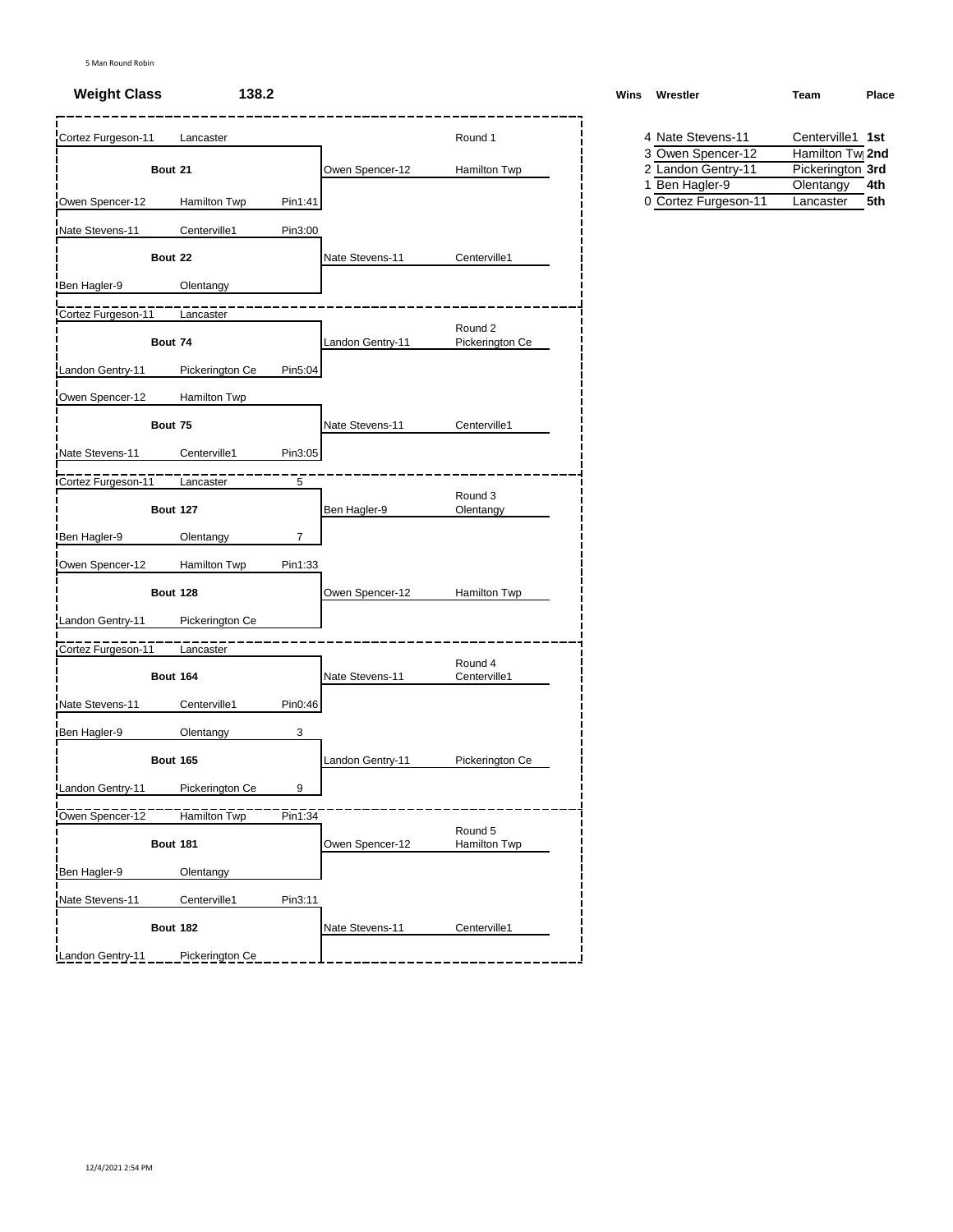| <b>Weight Class</b>  | 144.1           |         |                                |                         | <b>Wins</b> | Wrestler                                            | <b>Team</b>             | Place      |
|----------------------|-----------------|---------|--------------------------------|-------------------------|-------------|-----------------------------------------------------|-------------------------|------------|
| Jj Ramirez-11        | Cen Crossing    | MD 13   |                                | Round 1                 |             | 3 Jj Ramirez-11<br>2 Coleton Hullinger-12 Lancaster | Cen Crossing 1st        | 2nd        |
|                      | Bout 23         |         | Jj Ramirez-11                  | Cen Crossing            |             | 1 Alex Lawrence-10<br>0 Austin Whistle-12           | Olentangy1<br>Whitehall | 3rd<br>4th |
| Coleton Hullinger-12 | Lancaster       | 0       |                                |                         |             |                                                     |                         |            |
| Austin Whistle-12    | Whitehall       | 0       |                                |                         |             |                                                     |                         |            |
|                      | Bout 24         |         | Alex Lawrence-10               | Olentangy1              |             |                                                     |                         |            |
| Alex Lawrence-10     | Olentangy1      | 5       |                                |                         |             |                                                     |                         |            |
| Ji Ramirez-11        | Cen Crossing    | Pin0:36 |                                |                         |             |                                                     |                         |            |
|                      | Bout 76         |         | Jj Ramirez-11                  | Round 2<br>Cen Crossing |             |                                                     |                         |            |
| Austin Whistle-12    | Whitehall       |         |                                |                         |             |                                                     |                         |            |
| Coleton Hullinger-12 | Lancaster       | 4       |                                |                         |             |                                                     |                         |            |
|                      | Bout 77         |         | Coleton Hullinger-12 Lancaster |                         |             |                                                     |                         |            |
| Alex Lawrence-10     | Olentangy1      | 3       |                                |                         |             |                                                     |                         |            |
| Jj Ramirez-11        | Cen Crossing    | MD711   |                                |                         |             |                                                     |                         |            |
|                      | <b>Bout 129</b> |         | Jj Ramirez-11                  | Round 3<br>Cen Crossing |             |                                                     |                         |            |
| Alex Lawrence-10     | Olentangy1      | 1       |                                |                         |             |                                                     |                         |            |
| Coleton Hullinger-12 | Lancaster       | Pin2:29 |                                |                         |             |                                                     |                         |            |
|                      | <b>Bout 130</b> |         | Coleton Hullinger-12 Lancaster |                         |             |                                                     |                         |            |
| Austin Whistle-12    | Whitehall       |         |                                |                         |             |                                                     |                         |            |

| ١S | Wrestler                         | Геаm             | Place |
|----|----------------------------------|------------------|-------|
|    |                                  |                  |       |
|    |                                  |                  |       |
|    | 3 Jj Ramirez-11                  | Cen Crossing 1st |       |
|    | 2 Coleton Hullinger-12 Lancaster |                  | 2nd   |
|    | 1 Alex Lawrence-10               | Olentangy1       | 3rd   |
|    | 0 Austin Whistle-12              | Whitehall        | 4th   |
|    |                                  |                  |       |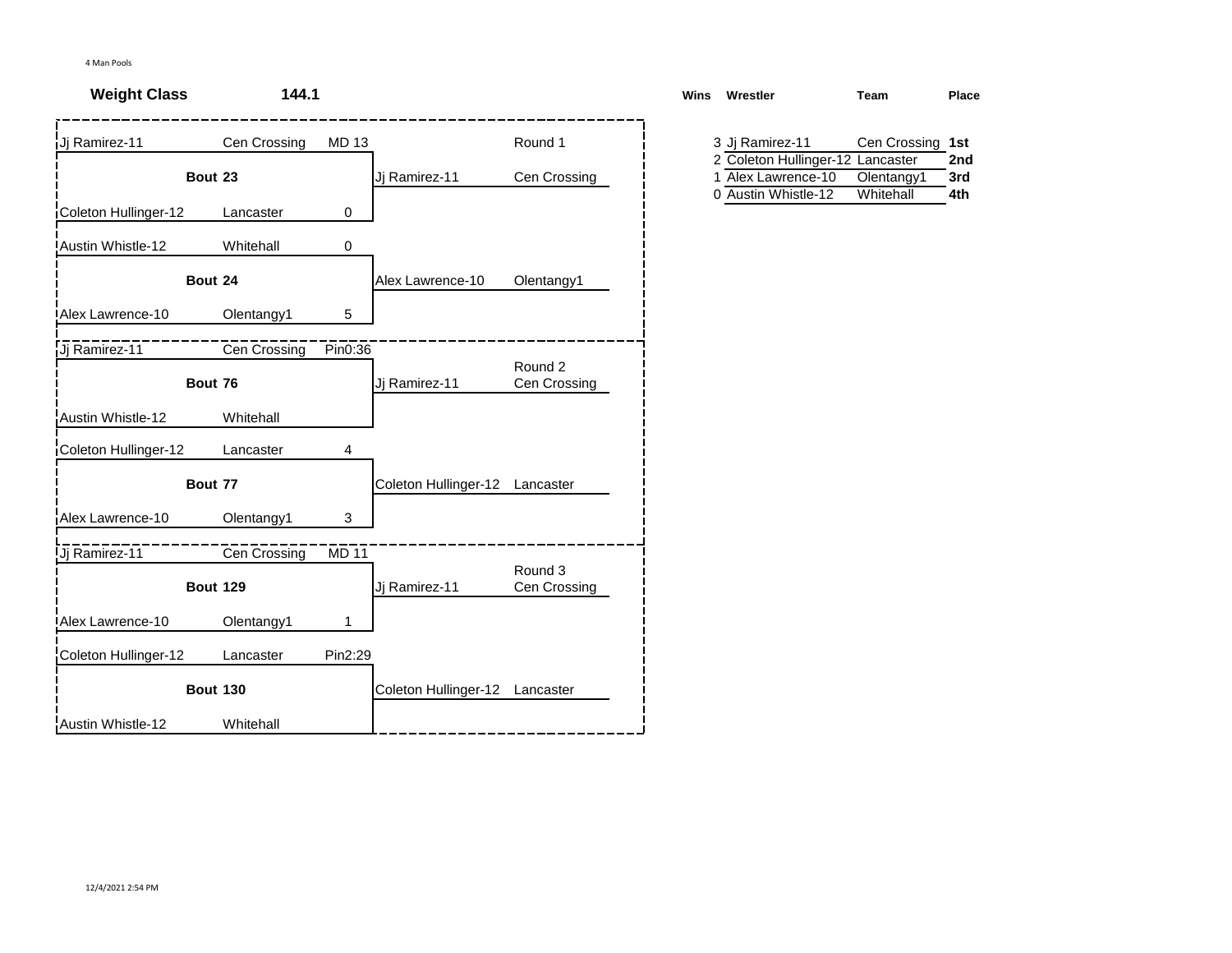| <b>Weight Class</b> | 144.2           |                |                   |                        | Wins<br>Wrestler                                            | <b>Team</b>                                 | <b>Place</b> |
|---------------------|-----------------|----------------|-------------------|------------------------|-------------------------------------------------------------|---------------------------------------------|--------------|
| Bobby Nolen-10      | Hamilton Twp    |                |                   | Round 1                | 3 Griffin Burkle-11                                         | Centerville                                 | 1st          |
|                     | Bout 25         |                | Trenton Wynn-11   | St. Xavier             | Trenton Wynn-11<br>2<br>Brandon Ault-10<br>0 Bobby Nolen-10 | St. Xavier<br>Olentangy<br>Hamilton Twp 4th | 2nd<br>3rd   |
| Trenton Wynn-11     | St. Xavier      | Pin3:25        |                   |                        |                                                             |                                             |              |
| Griffin Burkle-11   | Centerville     | <b>MD 15</b>   |                   |                        |                                                             |                                             |              |
|                     | Bout 26         |                | Griffin Burkle-11 | Centerville            |                                                             |                                             |              |
| Brandon Ault-10     | Olentangy       | 6              |                   |                        |                                                             |                                             |              |
| Bobby Nolen-10      | Hamilton Twp    |                |                   |                        |                                                             |                                             |              |
|                     | Bout 78         |                | Griffin Burkle-11 | Round 2<br>Centerville |                                                             |                                             |              |
| Griffin Burkle-11   | Centerville     | Pin1:30        |                   |                        |                                                             |                                             |              |
| Trenton Wynn-11     | St. Xavier      | 3              |                   |                        |                                                             |                                             |              |
|                     | Bout 79         |                | Trenton Wynn-11   | St. Xavier             |                                                             |                                             |              |
| Brandon Ault-10     | Olentangy       | $\overline{2}$ |                   |                        |                                                             |                                             |              |
| Bobby Nolen-10      | Hamilton Twp    | $\overline{3}$ |                   |                        |                                                             |                                             |              |
|                     | <b>Bout 131</b> |                | Brandon Ault-10   | Round 3<br>Olentangy   |                                                             |                                             |              |
| Brandon Ault-10     | Olentangy       | $\overline{7}$ |                   |                        |                                                             |                                             |              |
| Trenton Wynn-11     | St. Xavier      |                |                   |                        |                                                             |                                             |              |
|                     | <b>Bout 132</b> |                | Griffin Burkle-11 | Centerville            |                                                             |                                             |              |
| Griffin Burkle-11   | Centerville     | Pin1:24        |                   |                        |                                                             |                                             |              |

| ns | Wrestler            | Team         | Place |
|----|---------------------|--------------|-------|
|    | 3 Griffin Burkle-11 | Centerville  | 1st   |
|    | 2 Trenton Wynn-11   | St. Xavier   | 2nd   |
|    | 1 Brandon Ault-10   | Olentangy    | 3rd   |
|    | 0 Bobby Nolen-10    | Hamilton Twp | 4th   |
|    |                     |              |       |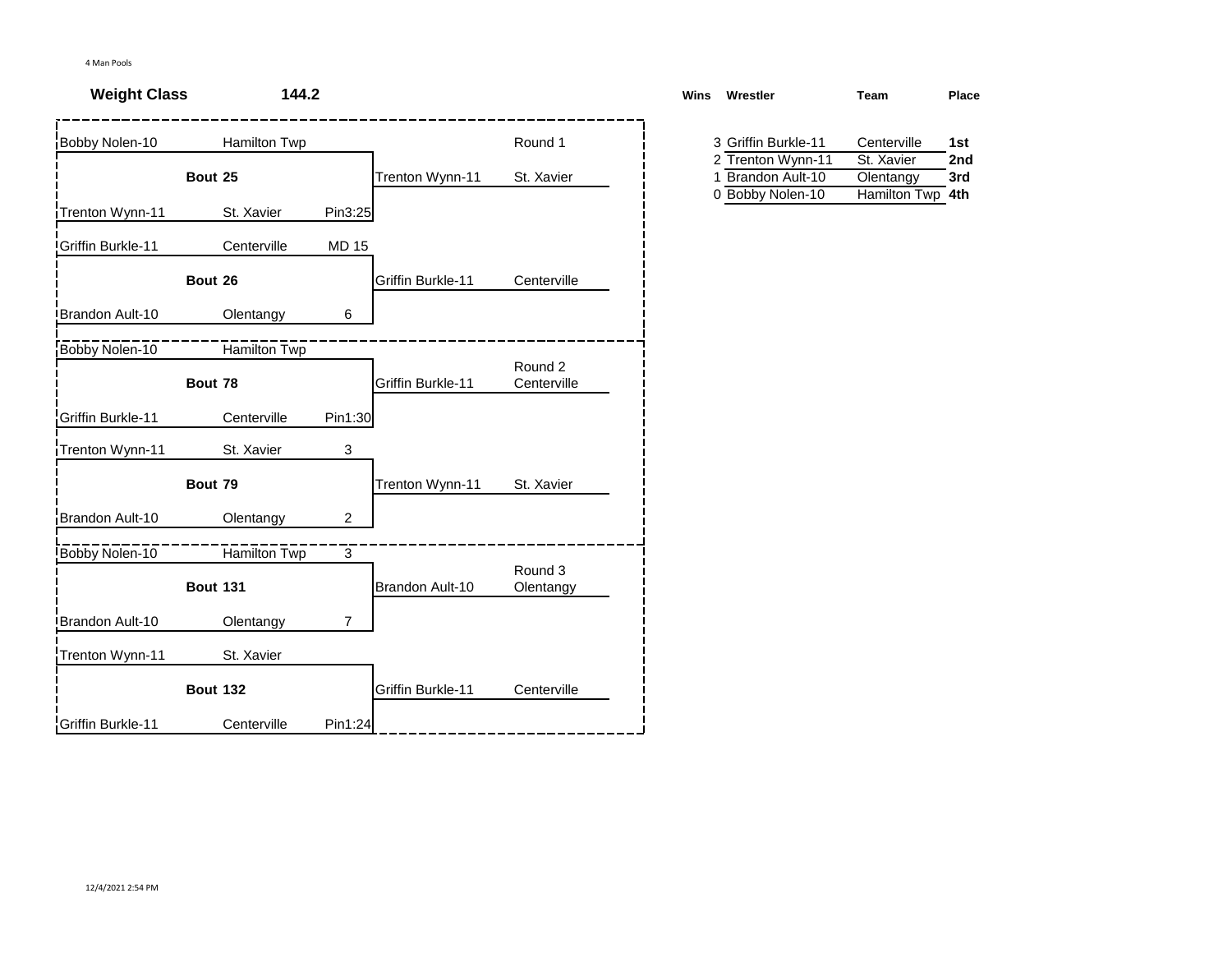| <b>Weight Class</b> | 150.1           |                |                 |                      | <b>Wins</b> | Wrestler                             | Team                | Place      |
|---------------------|-----------------|----------------|-----------------|----------------------|-------------|--------------------------------------|---------------------|------------|
| Brody Chase-12      | Lancaster       | Pin0:47        |                 | Round 1              |             | 3 Brody Chase-12<br>2 Mahdi Numan-12 | Lancaster<br>Scioto | 1st<br>2nd |
|                     | Bout 27         |                | Brody Chase-12  | Lancaster            | 1           | Owen Rawlins-10                      | Hbradley1           | 3rd        |
| Corbin Conner-9     | Pickerington Ce |                |                 |                      |             | 0 Corbin Conner-9                    | Pickerington C 4th  |            |
| Owen Rawlins-10     | Hbradley1       |                |                 |                      |             |                                      |                     |            |
|                     | Bout 28         |                | Mahdi Numan-12  | Scioto               |             |                                      |                     |            |
| Mahdi Numan-12      | Scioto          | Pin3:47        |                 |                      |             |                                      |                     |            |
| Brody Chase-12      | Lancaster       | Pin1:13        |                 |                      |             |                                      |                     |            |
|                     | Bout 80         |                | Brody Chase-12  | Round 2<br>Lancaster |             |                                      |                     |            |
| Owen Rawlins-10     | Hbradley1       |                |                 |                      |             |                                      |                     |            |
| Corbin Conner-9     | Pickerington Ce |                |                 |                      |             |                                      |                     |            |
|                     | Bout 81         |                | Mahdi Numan-12  | Scioto               |             |                                      |                     |            |
| Mahdi Numan-12      | Scioto          | Pin2:30        |                 |                      |             |                                      |                     |            |
| Brody Chase-12      | Lancaster       | 9              |                 |                      |             |                                      |                     |            |
|                     | <b>Bout 133</b> |                | Brody Chase-12  | Round 3<br>Lancaster |             |                                      |                     |            |
| Mahdi Numan-12      | Scioto          | $\overline{7}$ |                 |                      |             |                                      |                     |            |
| Corbin Conner-9     | Pickerington Ce |                |                 |                      |             |                                      |                     |            |
|                     | <b>Bout 134</b> |                | Owen Rawlins-10 | Hbradley1            |             |                                      |                     |            |
| Owen Rawlins-10     | Hbradley1       | Pin1:43        |                 |                      |             |                                      |                     |            |

| ns | Wrestler          | Team               | <b>Place</b> |
|----|-------------------|--------------------|--------------|
|    | 3 Brody Chase-12  | Lancaster          | 1st          |
|    | 2 Mahdi Numan-12  | Scioto             | 2nd          |
|    | 1 Owen Rawlins-10 | Hbradley1          | 3rd          |
|    | 0 Corbin Conner-9 | Pickerington C 4th |              |
|    |                   |                    |              |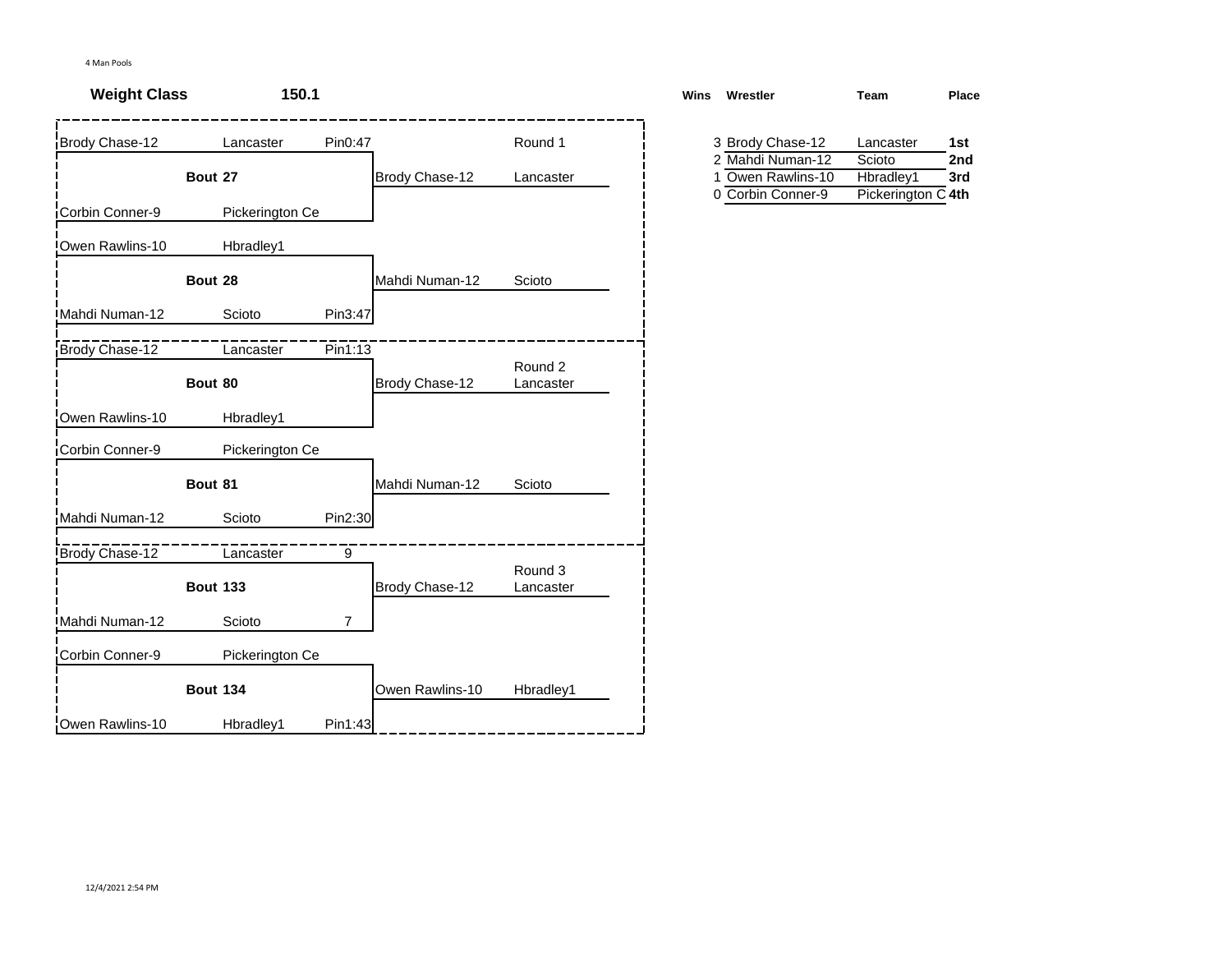| <b>Weight Class</b>     | 150.2           |         |                  |                        | Wins | Wrestler                                                                    | <b>Team</b>                 | Pla               |
|-------------------------|-----------------|---------|------------------|------------------------|------|-----------------------------------------------------------------------------|-----------------------------|-------------------|
| Tristan Carlson-Inks-11 | Hbradley        |         |                  | Round 1                |      | 3 Luke Conway-12                                                            | St. Xavier                  | 1st               |
|                         | Bout 29         |         | Braden Sheets-10 | Cen Crossing           |      | 2 Braden Sheets-10<br>1 Jake Walther-12<br>0 Tristan Carlson-Inks- Hbradley | Cen Crossing<br>Centerville | 2nc<br>3rd<br>4th |
| Braden Sheets-10        | Cen Crossing    | Pin3:27 |                  |                        |      |                                                                             |                             |                   |
| Jake Walther-12         | Centerville     |         |                  |                        |      |                                                                             |                             |                   |
|                         | Bout 30         |         | Luke Conway-12   | St. Xavier             |      |                                                                             |                             |                   |
| Luke Conway-12          | St. Xavier      | Pin1:48 |                  |                        |      |                                                                             |                             |                   |
| Tristan Carlson-Inks-11 | <b>Hbradley</b> |         |                  |                        |      |                                                                             |                             |                   |
|                         | Bout 82         |         | Jake Walther-12  | Round 2<br>Centerville |      |                                                                             |                             |                   |
| Jake Walther-12         | Centerville     | Pin5:29 |                  |                        |      |                                                                             |                             |                   |
| <b>Braden Sheets-10</b> | Cen Crossing    |         |                  |                        |      |                                                                             |                             |                   |
|                         | Bout 83         |         | Luke Conway-12   | St. Xavier             |      |                                                                             |                             |                   |
| Luke Conway-12          | St. Xavier      | Pin1:36 |                  |                        |      |                                                                             |                             |                   |
| Tristan Carlson-Inks-11 | <b>Hbradley</b> |         |                  |                        |      |                                                                             |                             |                   |
|                         | <b>Bout 135</b> |         | Luke Conway-12   | Round 3<br>St. Xavier  |      |                                                                             |                             |                   |
| Luke Conway-12          | St. Xavier      | Pin4:58 |                  |                        |      |                                                                             |                             |                   |
| Braden Sheets-10        | Cen Crossing    | Pin4:38 |                  |                        |      |                                                                             |                             |                   |
|                         | <b>Bout 136</b> |         | Braden Sheets-10 | Cen Crossing           |      |                                                                             |                             |                   |
| Jake Walther-12         | Centerville     |         |                  |                        |      |                                                                             |                             |                   |

| St. Xavier<br>3 Luke Conway-12<br>1st     |  |
|-------------------------------------------|--|
| Cen Crossing<br>2 Braden Sheets-10<br>2nd |  |
| 3rd<br>1 Jake Walther-12<br>Centerville   |  |
| 4th<br>0 Tristan Carlson-Inks- Hbradley   |  |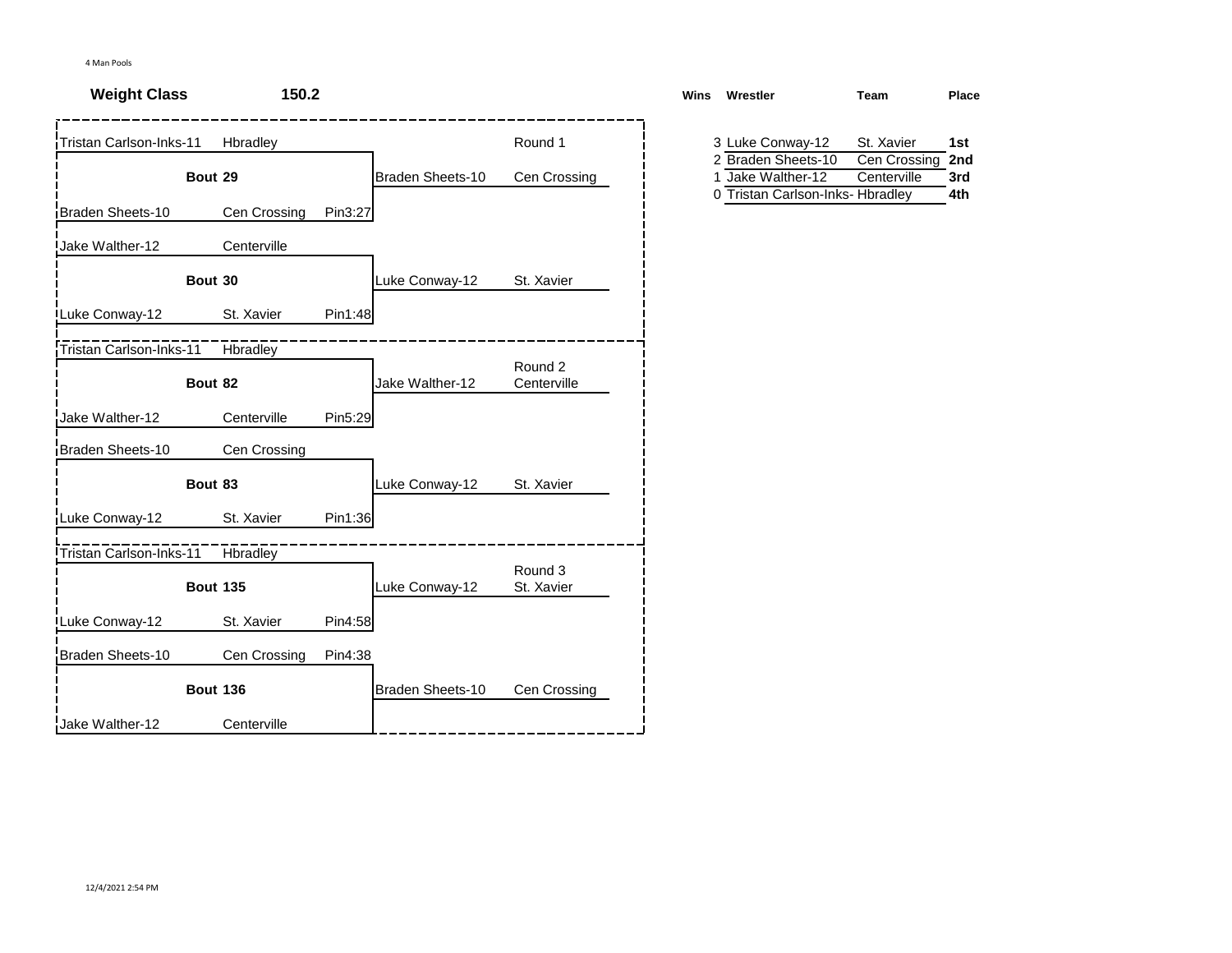| <b>Weight Class</b> | 157.1           |         |                   |                        | <b>Wins</b> | Wrestler                                   | Team                          | Place      |
|---------------------|-----------------|---------|-------------------|------------------------|-------------|--------------------------------------------|-------------------------------|------------|
| Nolan Winfield-12   | Centerville     | Pin2:48 |                   | Round 1                |             | 3 Nolan Winfield-12<br>2 Mario Locuputo-12 | Centerville<br>St. Xavier     | 1st<br>2nd |
|                     | Bout 31         |         | Nolan Winfield-12 | Centerville            | 1           | Nate Legg-11<br>0 Mark Samson-12           | Whitehall<br>Hamilton Twp14th | 3rd        |
| Mark Samson-12      | Hamilton Twp1   |         |                   |                        |             |                                            |                               |            |
| Mario Locuputo-12   | St. Xavier      | Pin3:54 |                   |                        |             |                                            |                               |            |
|                     | Bout 32         |         | Mario Locuputo-12 | St. Xavier             |             |                                            |                               |            |
| Nate Legg-11        | Whitehall       |         |                   |                        |             |                                            |                               |            |
| Nolan Winfield-12   | Centerville     | Pin4:55 |                   |                        |             |                                            |                               |            |
|                     | Bout 84         |         | Nolan Winfield-12 | Round 2<br>Centerville |             |                                            |                               |            |
| Mario Locuputo-12   | St. Xavier      |         |                   |                        |             |                                            |                               |            |
| Mark Samson-12      | Hamilton Twp1   |         |                   |                        |             |                                            |                               |            |
|                     | Bout 85         |         | Nate Legg-11      | Whitehall              |             |                                            |                               |            |
| Nate Legg-11        | Whitehall       | Pin1:48 |                   |                        |             |                                            |                               |            |
| Nolan Winfield-12   | Centerville     | Pin1:13 |                   |                        |             |                                            |                               |            |
|                     | <b>Bout 137</b> |         | Nolan Winfield-12 | Round 3<br>Centerville |             |                                            |                               |            |
| Nate Legg-11        | Whitehall       |         |                   |                        |             |                                            |                               |            |
| Mark Samson-12      | Hamilton Twp1   |         |                   |                        |             |                                            |                               |            |
|                     | <b>Bout 138</b> |         | Mario Locuputo-12 | St. Xavier             |             |                                            |                               |            |
| Mario Locuputo-12   | St. Xavier      | Pin2:19 |                   |                        |             |                                            |                               |            |

| ٦S | Wrestler            | Team             | Place |
|----|---------------------|------------------|-------|
|    | 3 Nolan Winfield-12 | Centerville      | 1st   |
|    | 2 Mario Locuputo-12 | St. Xavier       | 2nd   |
|    | 1 Nate Legg-11      | Whitehall        | 3rd   |
|    | 0 Mark Samson-12    | Hamilton Twp14th |       |
|    |                     |                  |       |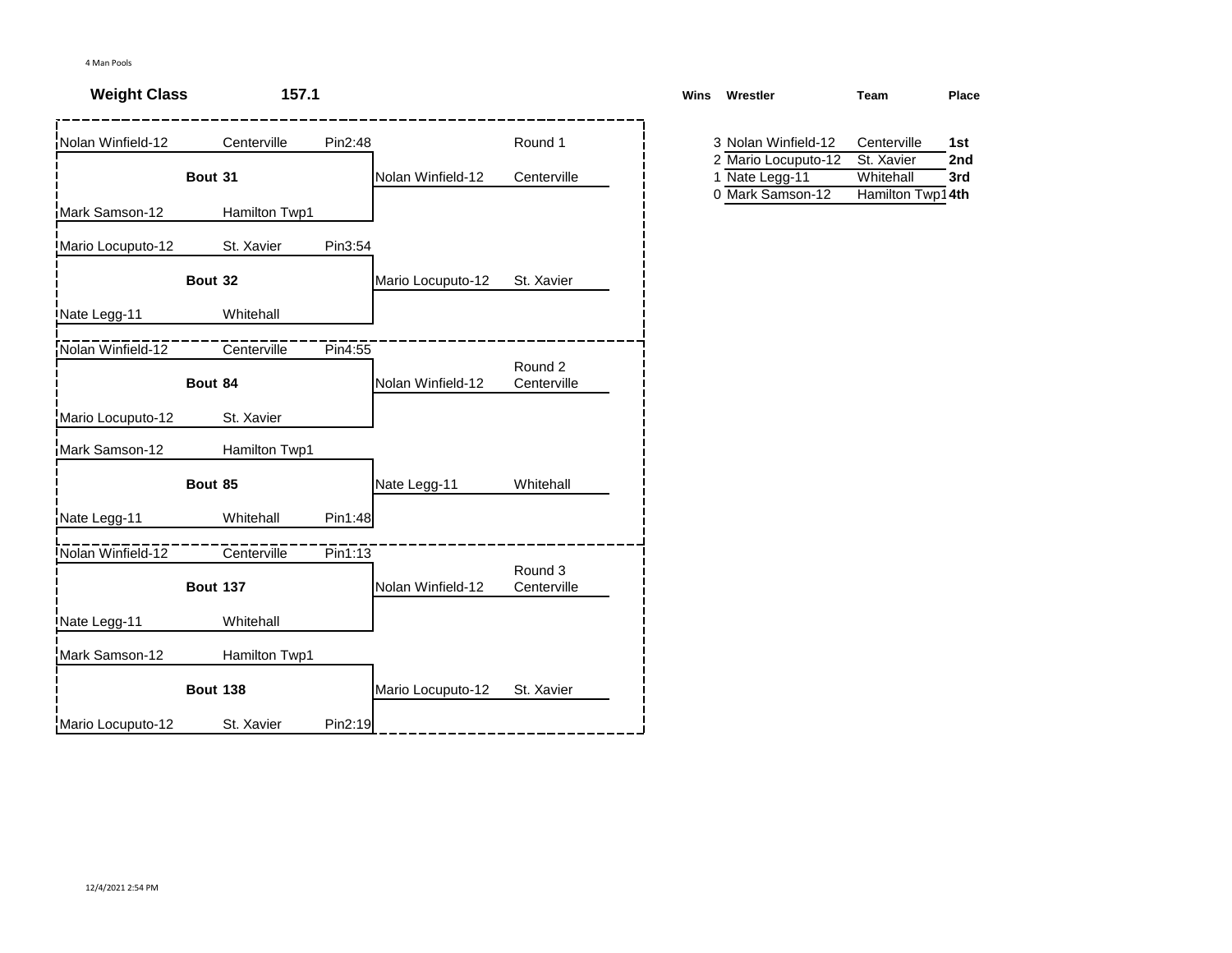| <b>Weight Class</b>   | 157.2           |         |                                 |                         | <b>Wins</b> | Wrestler                                              | <b>Team</b>      | Place      |
|-----------------------|-----------------|---------|---------------------------------|-------------------------|-------------|-------------------------------------------------------|------------------|------------|
| Adam Robinson-11      | Cen Crossing    | Pin3:51 |                                 | Round 1                 |             | 3 Aaron Gross-12<br>2 Brandon Mathias-12 Hamilton Twp | Centerville1     | 1st<br>2nd |
|                       | Bout 33         |         | Adam Robinson-11                | Cen Crossing            |             | 1 Adam Robinson-11                                    | Cen Crossing 3rd |            |
| Josiah Brooks-12      | Olentangy       |         |                                 |                         |             | 0 Josiah Brooks-12                                    | Olentangy        | 4th        |
| Brandon Mathias-12    | Hamilton Twp    |         |                                 |                         |             |                                                       |                  |            |
|                       | Bout 34         |         | Aaron Gross-12                  | Centerville1            |             |                                                       |                  |            |
| <b>Aaron Gross-12</b> | Centerville1    | Pin4:40 |                                 |                         |             |                                                       |                  |            |
| Adam Robinson-11      | Cen Crossing    |         |                                 | Round 2                 |             |                                                       |                  |            |
|                       | Bout 86         |         | Brandon Mathias-12              | Hamilton Twp            |             |                                                       |                  |            |
| Brandon Mathias-12    | Hamilton Twp    | Pin1:34 |                                 |                         |             |                                                       |                  |            |
| Josiah Brooks-12      | Olentangy       |         |                                 |                         |             |                                                       |                  |            |
|                       | Bout 87         |         | Aaron Gross-12                  | Centerville1            |             |                                                       |                  |            |
| Aaron Gross-12        | Centerville1    | Pin1:30 |                                 |                         |             |                                                       |                  |            |
| Adam Robinson-11      | Cen Crossing    |         |                                 |                         |             |                                                       |                  |            |
|                       | <b>Bout 139</b> |         | Aaron Gross-12                  | Round 3<br>Centerville1 |             |                                                       |                  |            |
| Aaron Gross-12        | Centerville1    | Pin1:52 |                                 |                         |             |                                                       |                  |            |
| Josiah Brooks-12      | Olentangy       |         |                                 |                         |             |                                                       |                  |            |
|                       | <b>Bout 140</b> |         | Brandon Mathias-12 Hamilton Twp |                         |             |                                                       |                  |            |
| Brandon Mathias-12    | Hamilton Twp    | Pin2:43 |                                 |                         |             |                                                       |                  |            |

| ٦S | Wrestler                              | Team             | Place |
|----|---------------------------------------|------------------|-------|
|    |                                       |                  |       |
|    | 3 Aaron Gross-12                      | Centerville1     | 1st   |
|    | 2 Brandon Mathias-12 Hamilton Twp 2nd |                  |       |
|    | 1 Adam Robinson-11                    | Cen Crossing 3rd |       |
|    | 0 Josiah Brooks-12                    | Olentangy        | 4th   |
|    |                                       |                  |       |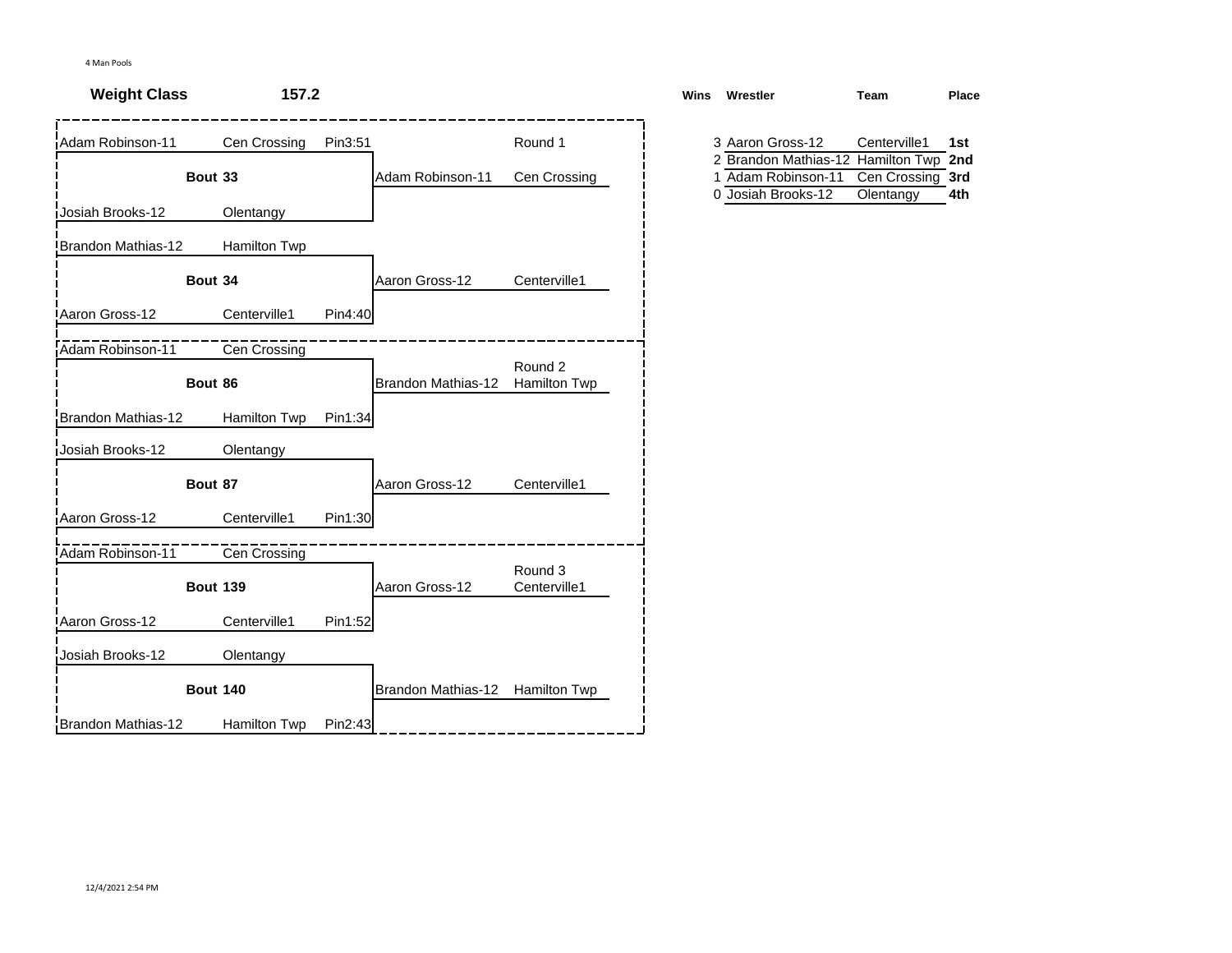| <b>Weight Class</b> | 165.1           |         |                 |                        | Wins | Wrestler                            | <b>Team</b>             | Pla        |
|---------------------|-----------------|---------|-----------------|------------------------|------|-------------------------------------|-------------------------|------------|
| Aydan George-10     | Centerville     | Pin3:38 |                 | Round 1                |      | 3 Aydan George-10                   | Centerville             | 1st        |
|                     | Bout 35         |         | Aydan George-10 | Centerville            |      | 2 Bryce Chase-12<br>1 Zach Smith-11 | Lancaster1<br>Olentangy | 2nc<br>3rd |
| Bryce Chase-12      | Lancaster1      |         |                 |                        |      | 0 Kayden Conn-9                     | Whitehall               | 4th        |
| Zach Smith-11       | Olentangy       | Pin1:33 |                 |                        |      |                                     |                         |            |
|                     | Bout 36         |         | Zach Smith-11   | Olentangy              |      |                                     |                         |            |
| Kayden Conn-9       | Whitehall       |         |                 |                        |      |                                     |                         |            |
| Aydan George-10     | Centerville     | Pin1:20 |                 |                        |      |                                     |                         |            |
|                     | Bout 88         |         | Aydan George-10 | Round 2<br>Centerville |      |                                     |                         |            |
| Zach Smith-11       | Olentangy       |         |                 |                        |      |                                     |                         |            |
| Bryce Chase-12      | Lancaster1      | Pin1:10 |                 |                        |      |                                     |                         |            |
|                     | Bout 89         |         | Bryce Chase-12  | Lancaster1             |      |                                     |                         |            |
| Kayden Conn-9       | Whitehall       |         |                 |                        |      |                                     |                         |            |
| Aydan George-10     | Centerville     | Pin0:59 |                 |                        |      |                                     |                         |            |
|                     | <b>Bout 141</b> |         | Aydan George-10 | Round 3<br>Centerville |      |                                     |                         |            |
| Kayden Conn-9       | Whitehall       |         |                 |                        |      |                                     |                         |            |
| Bryce Chase-12      | Lancaster1      | 12      |                 |                        |      |                                     |                         |            |
|                     | <b>Bout 142</b> |         | Bryce Chase-12  | Lancaster1             |      |                                     |                         |            |
| Zach Smith-11       | Olentangy       | 9       |                 |                        |      |                                     |                         |            |

| Wins | Wrestler          | Team        | Place |
|------|-------------------|-------------|-------|
|      | 3 Aydan George-10 | Centerville | 1st   |
|      | 2 Bryce Chase-12  | Lancaster1  | 2nd   |
|      | 1 Zach Smith-11   | Olentangy   | 3rd   |
|      | 0 Kayden Conn-9   | Whitehall   | 4th   |
|      |                   |             |       |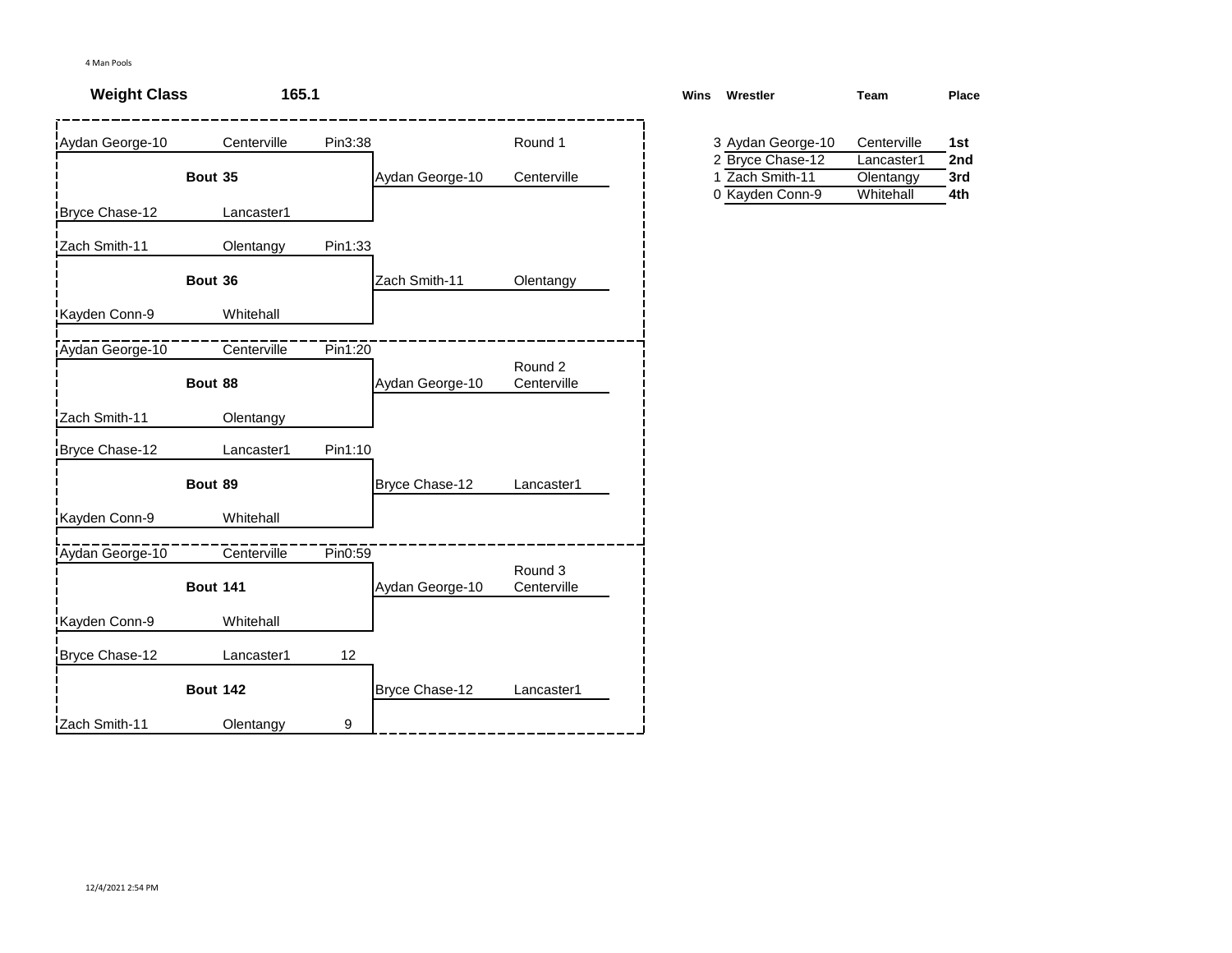| <b>Weight Class</b> | 165.2                       |                                   |                 | Wins Wrestler                                                           | Team             | <b>Place</b> |
|---------------------|-----------------------------|-----------------------------------|-----------------|-------------------------------------------------------------------------|------------------|--------------|
| Tyler Weilbacher-12 | 5<br>Lancaster              |                                   | Round 1         | 2 Tyler Weilbacher-12 Lancaster<br>2 Jayden Vazquez-11 Cen Crossing 2nd |                  | 1st          |
|                     | Bout 37                     | Tyler Weilbacher-12               | Lancaster       | 2 Lawson Hampton-11 Pickerington C 3rd<br>0 Olivia Yocum-11             | Hamilton Twp 4th |              |
| Jayden Vazquez-11   | Cen Crossing<br>$\mathbf 0$ |                                   |                 |                                                                         |                  |              |
| Olivia Yocum-11     | Hamilton Twp                |                                   |                 |                                                                         |                  |              |
|                     | Bout 38                     | Lawson Hampton-11 Pickerington Ce |                 |                                                                         |                  |              |
| Lawson Hampton-11   | Pickerington Ce Pin0:49     |                                   |                 |                                                                         |                  |              |
| Tyler Weilbacher-12 | Pin0:22<br>Lancaster        |                                   | Round 2         |                                                                         |                  |              |
|                     | Bout 90                     | Tyler Weilbacher-12               | Lancaster       |                                                                         |                  |              |
| Olivia Yocum-11     | Hamilton Twp                |                                   |                 |                                                                         |                  |              |
| Jayden Vazquez-11   | Cen Crossing<br>8           |                                   |                 |                                                                         |                  |              |
|                     | Bout 91                     | Jayden Vazquez-11                 | Cen Crossing    |                                                                         |                  |              |
| Lawson Hampton-11   | 3<br>Pickerington Ce        |                                   |                 |                                                                         |                  |              |
| Tyler Weilbacher-12 | 5<br>Lancaster              |                                   | Round 3         |                                                                         |                  |              |
|                     | <b>Bout 143</b>             | Lawson Hampton-11                 | Pickerington Ce |                                                                         |                  |              |
| Lawson Hampton-11   | Pickerington Ce<br>6        |                                   |                 |                                                                         |                  |              |
| Jayden Vazquez-11   | Pin0:23<br>Cen Crossing     |                                   |                 |                                                                         |                  |              |
|                     | <b>Bout 144</b>             | Jayden Vazquez-11                 | Cen Crossing    |                                                                         |                  |              |
| Olivia Yocum-11     | Hamilton Twp                |                                   |                 |                                                                         |                  |              |

| Wrestler          | Team | Place                                                                                                                                 |
|-------------------|------|---------------------------------------------------------------------------------------------------------------------------------------|
|                   |      |                                                                                                                                       |
|                   |      | 1st                                                                                                                                   |
|                   |      |                                                                                                                                       |
|                   |      |                                                                                                                                       |
| 0 Olivia Yocum-11 |      |                                                                                                                                       |
|                   |      |                                                                                                                                       |
|                   |      | 2 Tyler Weilbacher-12 Lancaster<br>2 Jayden Vazquez-11 Cen Crossing 2nd<br>2 Lawson Hampton-11 Pickerington C 3rd<br>Hamilton Twp 4th |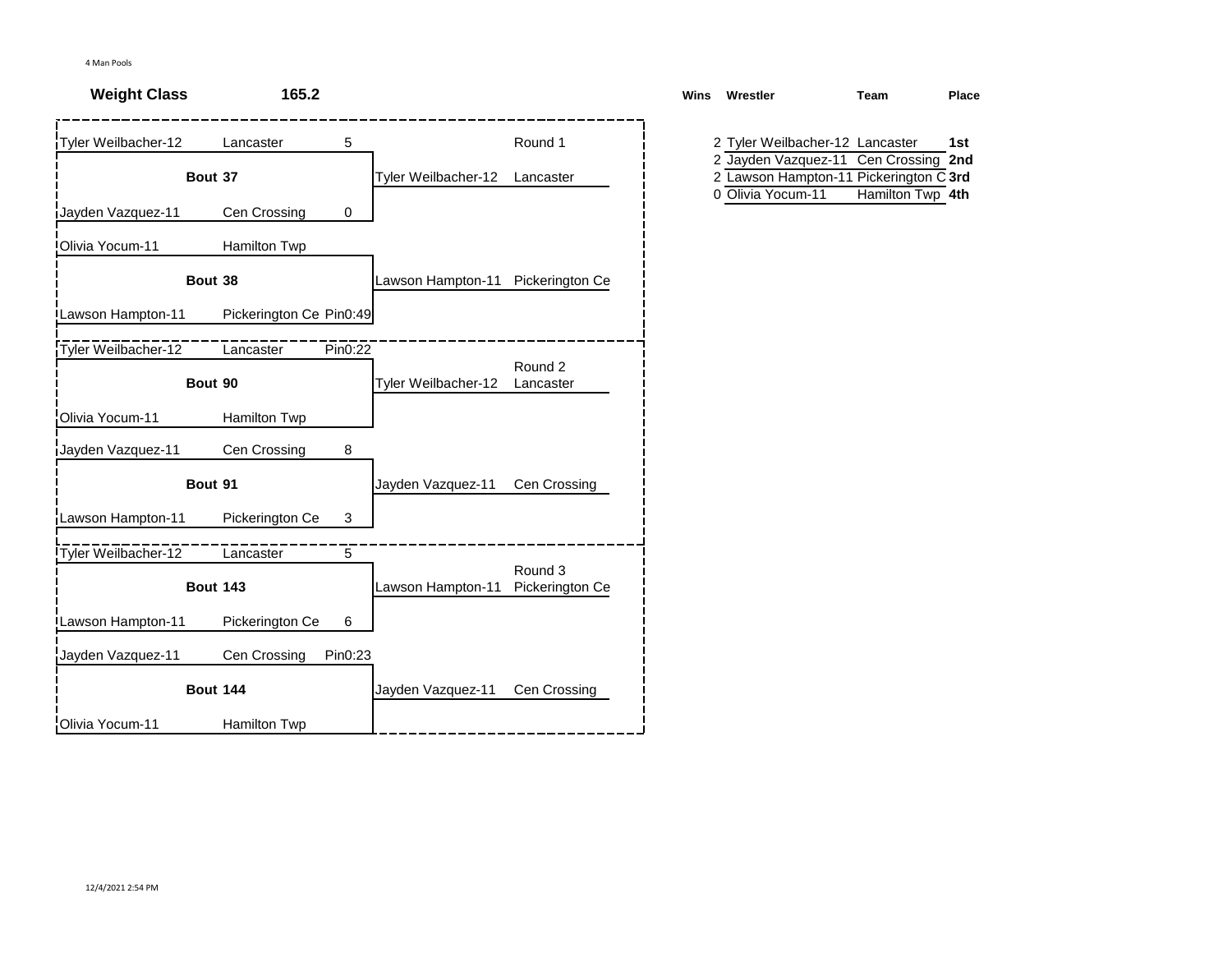| <b>Weight Class</b>       | 175.1           |         |                    |                      | <b>Wins</b> | Wrestler                               | Team                    | Place      |
|---------------------------|-----------------|---------|--------------------|----------------------|-------------|----------------------------------------|-------------------------|------------|
| Kody Hoffman-11           | Lancaster       | Pin1:40 |                    | Round 1              |             | 3 Kody Hoffman-11<br>2 Tony Longano-12 | Lancaster<br>St. Xavier | 1st<br>2nd |
|                           | Bout 39         |         | Kody Hoffman-11    | Lancaster            | 0           | Griffin Shepherd-9                     | Cen Crossing1 3rd       |            |
| Tony Longano-12           | St. Xavier      |         |                    |                      |             | Joseph Boyarko-11                      | Olentangy               | 4th        |
| Joseph Boyarko-11         | Olentangy       | 4       |                    |                      |             |                                        |                         |            |
|                           | Bout 40         |         | Griffin Shepherd-9 | Cen Crossing1        |             |                                        |                         |            |
| <b>Griffin Shepherd-9</b> | Cen Crossing1   | 8       |                    |                      |             |                                        |                         |            |
| Kody Hoffman-11           | Lancaster       | Pin0:49 |                    |                      |             |                                        |                         |            |
|                           | Bout 92         |         | Kody Hoffman-11    | Round 2<br>Lancaster |             |                                        |                         |            |
| Joseph Boyarko-11         | Olentangy       |         |                    |                      |             |                                        |                         |            |
| Tony Longano-12           | St. Xavier      | Pin3:06 |                    |                      |             |                                        |                         |            |
|                           | Bout 93         |         | Tony Longano-12    | St. Xavier           |             |                                        |                         |            |
| Griffin Shepherd-9        | Cen Crossing1   |         |                    |                      |             |                                        |                         |            |
| Kody Hoffman-11           | Lancaster       | Pin1:29 |                    |                      |             |                                        |                         |            |
|                           | <b>Bout 145</b> |         | Kody Hoffman-11    | Round 3<br>Lancaster |             |                                        |                         |            |
| <b>Griffin Shepherd-9</b> | Cen Crossing1   |         |                    |                      |             |                                        |                         |            |
| Tony Longano-12           | St. Xavier      | Pin2:25 |                    |                      |             |                                        |                         |            |
|                           | <b>Bout 146</b> |         | Tony Longano-12    | St. Xavier           |             |                                        |                         |            |
| Joseph Boyarko-11         | Olentangy       |         |                    |                      |             |                                        |                         |            |

| ns | Wrestler             | Team             | Place |
|----|----------------------|------------------|-------|
|    |                      |                  |       |
|    | 3 Kody Hoffman-11    | Lancaster        | 1st   |
|    | 2 Tony Longano-12    | St. Xavier       | 2nd   |
|    | 1 Griffin Shepherd-9 | Cen Crossing13rd |       |
|    | 0 Joseph Boyarko-11  | Olentangy        | 4th   |
|    |                      |                  |       |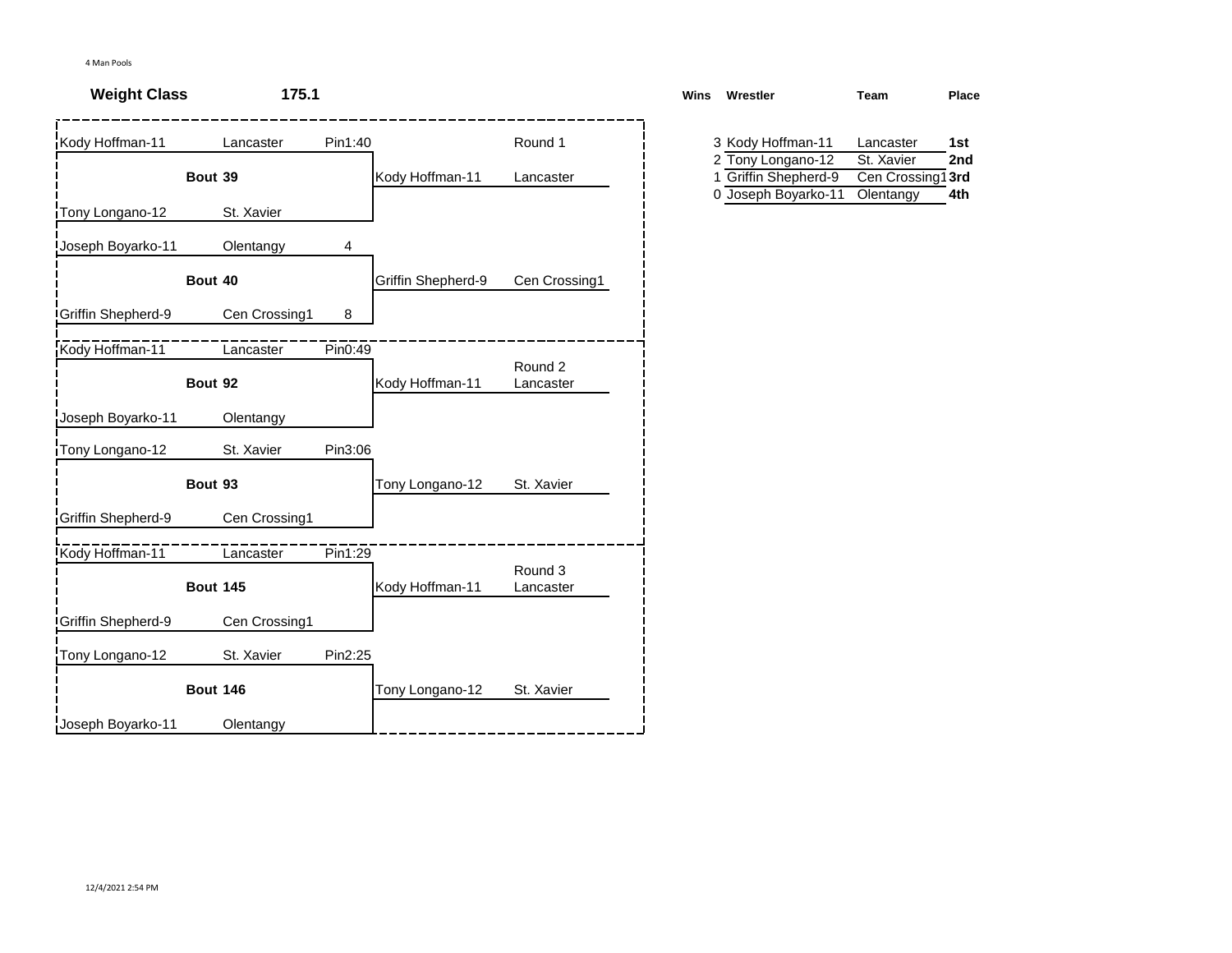### **Weight Class 175.2**

| Tra Helsel-12             | Cen Crossing    | Pin5:13 |                   | Round 1                 | 4 Abraham Duvall-11                        | St. Xavier1                   | 1st |
|---------------------------|-----------------|---------|-------------------|-------------------------|--------------------------------------------|-------------------------------|-----|
|                           |                 |         |                   |                         | 3 Tra Helsel-12                            | Cen Crossin 2nd               |     |
| Bout 41                   |                 |         | Tra Helsel-12     | Cen Crossing            | 2 Evan Thompson-10                         | Centerville                   | 3rd |
| Evan Thompson-10          | Centerville     |         |                   |                         | 1 Grayson Miller-9<br>0 Nick Cunningham-10 | Pickerington 4th<br>Whitehall | 5th |
| Nick Cunningham-10        | Whitehall       |         |                   |                         |                                            |                               |     |
| Bout 42                   |                 |         | Abraham Duvall-11 | St. Xavier1             |                                            |                               |     |
| Abraham Duvall-11         | St. Xavier1     | Pin0:39 |                   |                         |                                            |                               |     |
| Tra Helsel-12             | Cen Crossing    | Pin3:11 |                   |                         |                                            |                               |     |
| Bout 94                   |                 |         | Tra Helsel-12     | Round 2<br>Cen Crossing |                                            |                               |     |
| Grayson Miller-9          | Pickerington Ce |         |                   |                         |                                            |                               |     |
| Evan Thompson-10          | Centerville     | Pin0:11 |                   |                         |                                            |                               |     |
| Bout 95                   |                 |         | Evan Thompson-10  | Centerville             |                                            |                               |     |
| Nick Cunningham-10        | Whitehall       |         |                   |                         |                                            |                               |     |
|                           |                 |         |                   |                         |                                            |                               |     |
| Tra Helsel-12             | Cen Crossing    | 2       |                   | Round 3                 |                                            |                               |     |
|                           | <b>Bout 147</b> |         | Abraham Duvall-11 | St. Xavier1             |                                            |                               |     |
| Abraham Duvall-11         | St. Xavier1     | 6       |                   |                         |                                            |                               |     |
| Evan Thompson-10          | Centerville     | Pin2:19 |                   |                         |                                            |                               |     |
|                           | <b>Bout 148</b> |         | Evan Thompson-10  | Centerville             |                                            |                               |     |
| Grayson Miller-9          | Pickerington Ce |         |                   |                         |                                            |                               |     |
| Tra Helsel-12             | Cen Crossing    | Pin0:35 |                   |                         |                                            |                               |     |
|                           | <b>Bout 166</b> |         | Tra Helsel-12     | Round 4<br>Cen Crossing |                                            |                               |     |
| Nick Cunningham-10        | Whitehall       |         |                   |                         |                                            |                               |     |
| <b>IAbraham Duvall-11</b> | St. Xavier1     | Pin1:31 |                   |                         |                                            |                               |     |
|                           | <b>Bout 167</b> |         | Abraham Duvall-11 | St. Xavier1             |                                            |                               |     |
| Grayson Miller-9          | Pickerington Ce |         |                   |                         |                                            |                               |     |
| Evan Thompson-10          | Centerville     |         |                   |                         |                                            |                               |     |
|                           | <b>Bout 183</b> |         | Abraham Duvall-11 | Round 5<br>St. Xavier1  |                                            |                               |     |
| Abraham Duvall-11         | St. Xavier1     | Pin4:54 |                   |                         |                                            |                               |     |
| Nick Cunningham-10        | Whitehall       |         |                   |                         |                                            |                               |     |
|                           | <b>Bout 184</b> |         | Grayson Miller-9  | Pickerington Ce         |                                            |                               |     |
| Grayson Miller-9          | Pickerington Ce | Pin3:11 |                   |                         |                                            |                               |     |

| Wins Wrestler | Team | Place |
|---------------|------|-------|
|               |      |       |

| 4 Abraham Duvall-11  | St. Xavier1 1st  |  |
|----------------------|------------------|--|
| 3 Tra Helsel-12      | Cen Crossin, 2nd |  |
| 2 Evan Thompson-10   | Centerville 3rd  |  |
| 1 Grayson Miller-9   | Pickerington 4th |  |
| 0 Nick Cunningham-10 | Whitehall 5th    |  |
|                      |                  |  |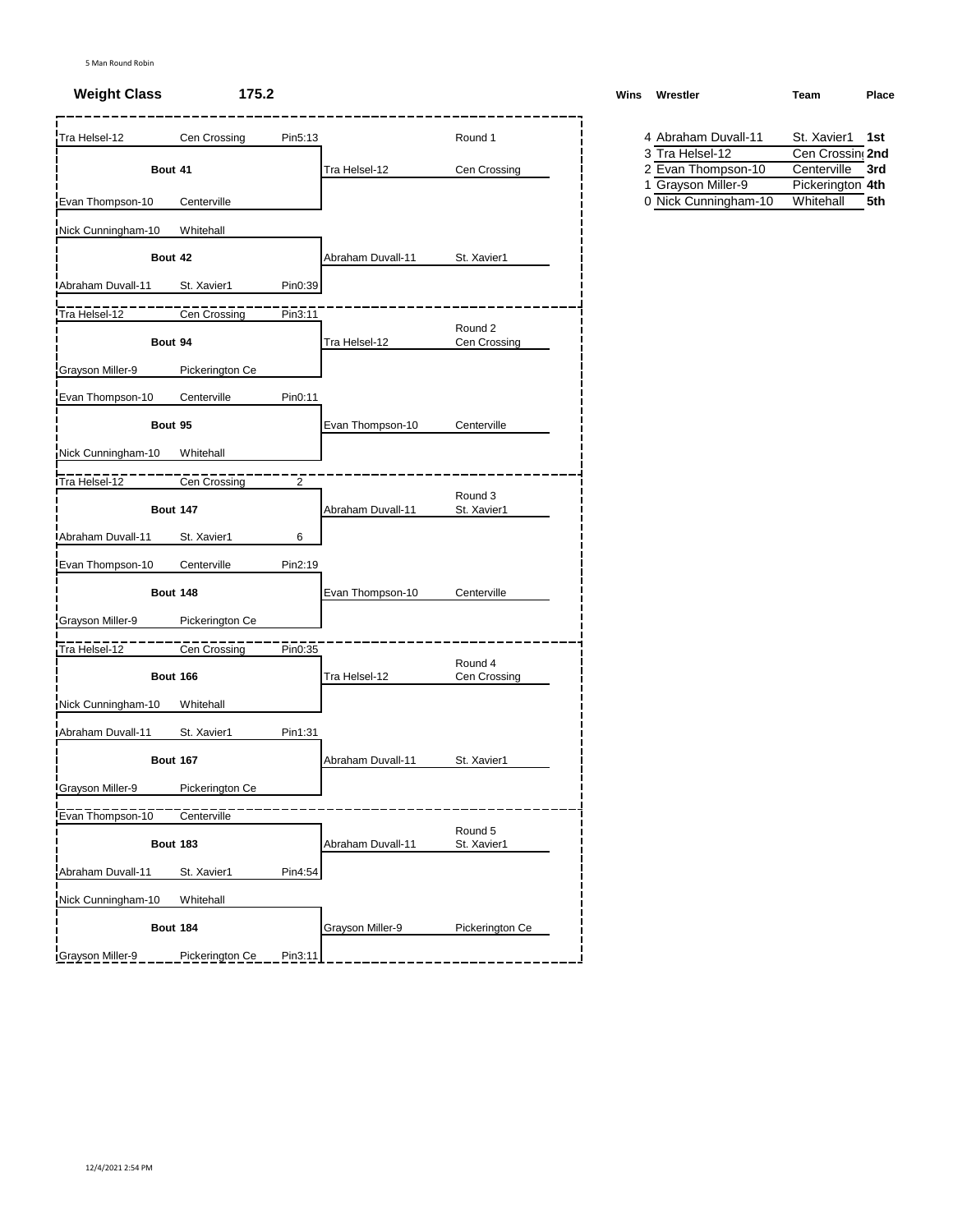### 6 Man Round Robin

### **Weight Class 190 Wins Wrestler Team Place**

| Braden Kent-12      |                 | St. Xavier          | Pin5:02        |                 | Round 1     | 5 Sam Shrader-12                      | Centerville                      | 1st        |
|---------------------|-----------------|---------------------|----------------|-----------------|-------------|---------------------------------------|----------------------------------|------------|
|                     | Bout 43         |                     |                | Braden Kent-12  | St. Xavier  | 4 Braden Kent-12<br>3 Zach Hammond-11 | St. Xavier<br>Hbradley           | 2no<br>3rd |
|                     |                 |                     |                |                 |             | 2 Ty Hedges-12                        | Lancaster                        | 4th        |
| Ty Hedges-12        |                 | Lancaster           |                |                 |             | 1 Ben Carter-10<br>0 Dylan Dotson-12  | Whitehall<br><b>Hamilton Twp</b> | 5th<br>6th |
| Sam Shrader-12      |                 | Centerville         | Pin1:51        |                 |             |                                       |                                  |            |
|                     | Bout 44         |                     |                | Sam Shrader-12  | Centerville |                                       |                                  |            |
| Dylan Dotson-12     |                 | Hamilton Twp        |                |                 |             |                                       |                                  |            |
| Ben Carter-10       |                 | Whitehall           |                |                 |             |                                       |                                  |            |
|                     | Bout 45         |                     |                | Zach Hammond-11 | Hbradley    |                                       |                                  |            |
| Zach Hammond-11     |                 | Hbradley            | Pin0:27        |                 |             |                                       |                                  |            |
| Braden Kent-12      |                 | St. Xavier          | $\overline{2}$ |                 | Round 2     |                                       |                                  |            |
|                     | Bout 96         |                     |                | Sam Shrader-12  | Centerville |                                       |                                  |            |
| Sam Shrader-12      |                 | Centerville         | 6              |                 |             |                                       |                                  |            |
| <b>Ty Hedges-12</b> |                 | Lancaster           | Pin1:18        |                 |             |                                       |                                  |            |
|                     | Bout 97         |                     |                | Ty Hedges-12    | Lancaster   |                                       |                                  |            |
| Ben Carter-10       |                 | Whitehall           |                |                 |             |                                       |                                  |            |
|                     |                 |                     |                |                 |             |                                       |                                  |            |
| Dylan Dotson-12     |                 | <b>Hamilton Twp</b> |                |                 |             |                                       |                                  |            |
|                     | Bout 98         |                     |                | Zach Hammond-11 | Hbradley    |                                       |                                  |            |
| Zach Hammond-11     |                 | Hbradley            | Pin1:02        |                 |             |                                       |                                  |            |
| Braden Kent-12      |                 | St. Xavier          | Pin0:40        |                 | Round 3     |                                       |                                  |            |
|                     | <b>Bout 149</b> |                     |                | Braden Kent-12  | St. Xavier  |                                       |                                  |            |
| Dylan Dotson-12     |                 | Hamilton Twp        |                |                 |             |                                       |                                  |            |
| Sam Shrader-12      |                 | Centerville         | Pin1:30        |                 |             |                                       |                                  |            |
|                     | <b>Bout 150</b> |                     |                | Sam Shrader-12  | Centerville |                                       |                                  |            |
| Ben Carter-10       |                 | Whitehall           |                |                 |             |                                       |                                  |            |
| Ty Hedges-12        |                 | Lancaster           |                |                 |             |                                       |                                  |            |
|                     | <b>Bout 151</b> |                     |                | Zach Hammond-11 | Hbradley    |                                       |                                  |            |
| Zach Hammond-11     |                 | Hbradley            | Pin1:12        |                 |             |                                       |                                  |            |
| Braden Kent-12      |                 | St. Xavier          | Pin0:35        |                 | Round 4     |                                       |                                  |            |
|                     | <b>Bout 168</b> |                     |                | Braden Kent-12  | St. Xavier  |                                       |                                  |            |
| Ben Carter-10       |                 | Whitehall           |                |                 |             |                                       |                                  |            |
| Ty Hedges-12        |                 | Lancaster           | Pin1:03        |                 |             |                                       |                                  |            |
|                     | <b>Bout 169</b> |                     |                | Ty Hedges-12    | Lancaster   |                                       |                                  |            |
| Dylan Dotson-12     |                 | Hamilton Twp        |                |                 |             |                                       |                                  |            |
| Sam Shrader-12      |                 | Centerville         | Pin3:27        |                 |             |                                       |                                  |            |
|                     | <b>Bout 170</b> |                     |                | Sam Shrader-12  | Centerville |                                       |                                  |            |
|                     |                 |                     |                |                 |             |                                       |                                  |            |
| Zach Hammond-11     |                 | Hbradley            |                |                 |             |                                       |                                  |            |
| Braden Kent-12      |                 | St. Xavier          | <b>MD 15</b>   |                 | Round 5     |                                       |                                  |            |
|                     | <b>Bout 185</b> |                     |                | Braden Kent-12  | St. Xavier  |                                       |                                  |            |
| Zach Hammond-11     |                 | <b>Hbradley</b>     | 5              |                 |             |                                       |                                  |            |
| Ty Hedges-12        |                 | Lancaster           |                |                 |             |                                       |                                  |            |
|                     | Bout 186        |                     |                | Sam Shrader-12  | Centerville |                                       |                                  |            |
| Sam Shrader-12      |                 | Centerville         | Pin3:17        |                 |             |                                       |                                  |            |
| Dylan Dotson-12     |                 | <b>Hamilton Twp</b> | <b>InjDef</b>  |                 |             |                                       |                                  |            |
|                     | <b>Bout 187</b> |                     |                | Ben Carter-10   | Whitehall   |                                       |                                  |            |
| Ben Carter-10       |                 | Whitehall           | Win            |                 |             |                                       |                                  |            |

| 5 Sam Shrader-12  | Centerville         | 1st             |
|-------------------|---------------------|-----------------|
| 4 Braden Kent-12  | St. Xavier          | 2 <sub>nd</sub> |
| 3 Zach Hammond-11 | Hbradley            | 3rd             |
| 2 Ty Hedges-12    | Lancaster           | 4th             |
| 1 Ben Carter-10   | Whitehall           | 5th             |
| 0 Dylan Dotson-12 | <b>Hamilton Twp</b> | 6th             |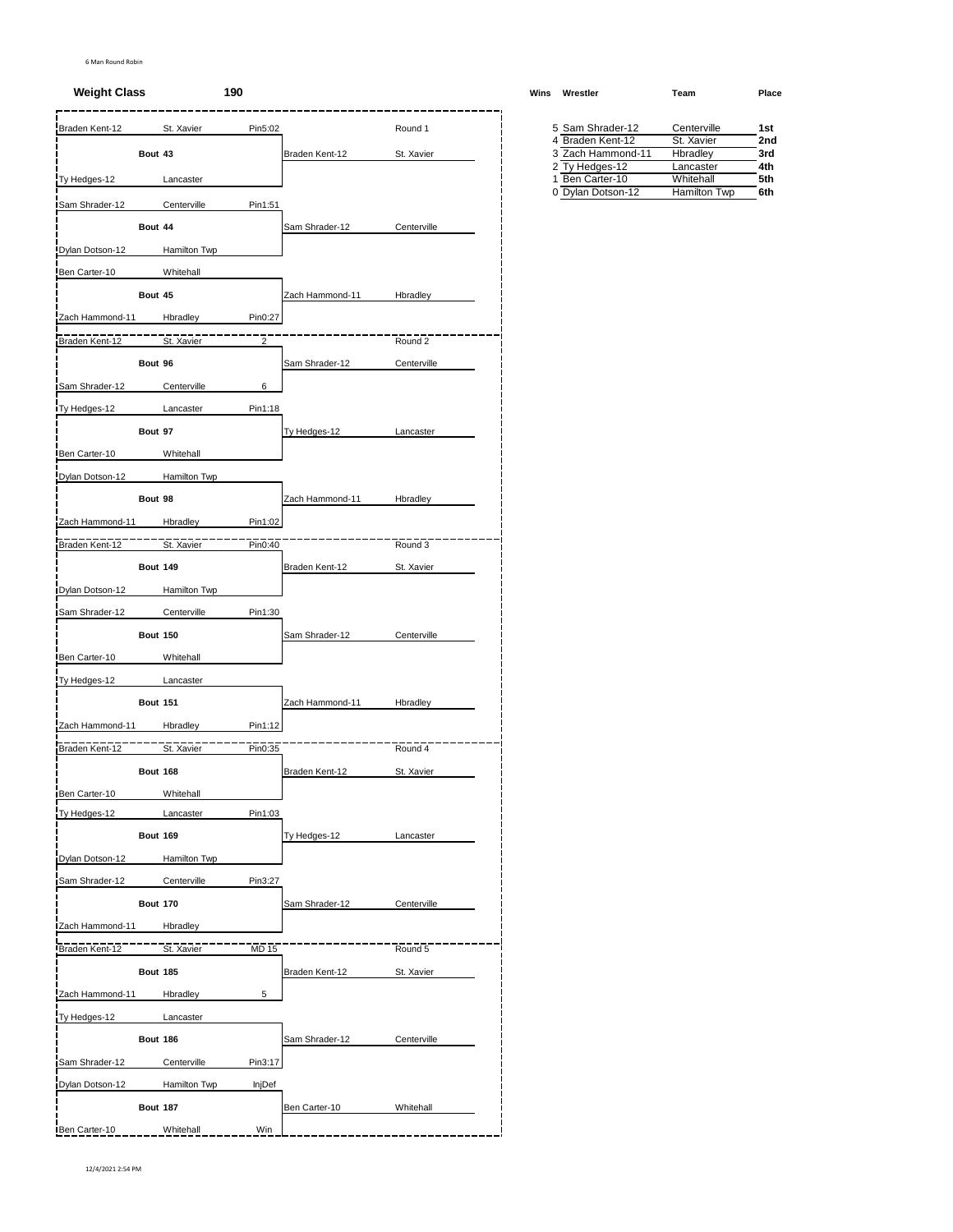| Cole Dickerson-10 | Lancaster           | Pin0:34         |                   | Round 1                | 4 Cole Dickerson-10                   | Lancaster                                        | 1st |
|-------------------|---------------------|-----------------|-------------------|------------------------|---------------------------------------|--------------------------------------------------|-----|
|                   |                     |                 |                   |                        | 3 Orphan Akbary-11                    | Centerville                                      | 2nc |
|                   | Bout 46             |                 | Cole Dickerson-10 | Lancaster              | 2 Ian Chandler-10<br>1                | Cen Crossing 3rd                                 |     |
| Justin Fullen-11  | Hamilton Twp        |                 |                   |                        | Justus Rawls-10<br>0 Justin Fullen-11 | Pickerington 4th<br>Hamilton Tw <sub>l</sub> 5th |     |
| Justus Rawls-10   | Pickerington Ce     |                 |                   |                        |                                       |                                                  |     |
|                   | Bout 47             |                 | Orphan Akbary-11  | Centerville            |                                       |                                                  |     |
| Orphan Akbary-11  | Centerville         | Pin1:55         |                   |                        |                                       |                                                  |     |
| Cole Dickerson-10 | Lancaster           | Pin0:44         |                   |                        |                                       |                                                  |     |
|                   | Bout 99             |                 | Cole Dickerson-10 | Round 2<br>Lancaster   |                                       |                                                  |     |
| lan Chandler-10   | Cen Crossing1       |                 |                   |                        |                                       |                                                  |     |
| Justin Fullen-11  | Hamilton Twp        |                 |                   |                        |                                       |                                                  |     |
|                   | <b>Bout 100</b>     |                 | Justus Rawls-10   | Pickerington Ce        |                                       |                                                  |     |
| Justus Rawls-10   | Pickerington Ce     | Pin0:46         |                   |                        |                                       |                                                  |     |
| Cole Dickerson-10 | Lancaster           | Pin0:58         |                   |                        |                                       |                                                  |     |
|                   | <b>Bout 152</b>     |                 | Cole Dickerson-10 | Round 3<br>Lancaster   |                                       |                                                  |     |
| Orphan Akbary-11  | Centerville         |                 |                   |                        |                                       |                                                  |     |
| Justin Fullen-11  | <b>Hamilton Twp</b> |                 |                   |                        |                                       |                                                  |     |
|                   | <b>Bout 153</b>     |                 | lan Chandler-10   | Cen Crossing1          |                                       |                                                  |     |
| lan Chandler-10   | Cen Crossing1       | Pin0:33         |                   |                        |                                       |                                                  |     |
| Cole Dickerson-10 | Lancaster           | Pin0:40         |                   |                        |                                       |                                                  |     |
|                   | <b>Bout 171</b>     |                 | Cole Dickerson-10 | Round 4<br>Lancaster   |                                       |                                                  |     |
| Justus Rawls-10   | Pickerington Ce     |                 |                   |                        |                                       |                                                  |     |
| Orphan Akbary-11  | Centerville         | MD <sub>8</sub> |                   |                        |                                       |                                                  |     |
|                   | <b>Bout 172</b>     |                 | Orphan Akbary-11  | Centerville            |                                       |                                                  |     |
| lan Chandler-10   | Cen Crossing1       | 0               |                   |                        |                                       |                                                  |     |
| Justin Fullen-11  | Hamilton Twp        |                 |                   |                        |                                       |                                                  |     |
|                   | <b>Bout 188</b>     |                 | Orphan Akbary-11  | Round 5<br>Centerville |                                       |                                                  |     |
| Orphan Akbary-11  | Centerville         | Pin0:11         |                   |                        |                                       |                                                  |     |
| Justus Rawls-10   | Pickerington Ce     |                 |                   |                        |                                       |                                                  |     |
|                   | <b>Bout 189</b>     |                 | Ian Chandler-10   | Cen Crossing1          |                                       |                                                  |     |
| Ian Chandler-10   | Cen Crossing1       | Pin1:39         |                   |                        |                                       |                                                  |     |

# **Weight Class 215.1 Wins Wrestler Team Place** Cole Dickerson-10 Lancaster Pin0:34 Round 1 4 Cole Dickerson-10 Lancaster **1st**

| 4 COIP DICKEISON-TO | Lancaster        | 15L |
|---------------------|------------------|-----|
| 3 Orphan Akbary-11  | Centerville      | 2nd |
| 2 Ian Chandler-10   | Cen Crossing 3rd |     |
| 1 Justus Rawls-10   | Pickerington 4th |     |
| 0 Justin Fullen-11  | Hamilton Twi 5th |     |
|                     |                  |     |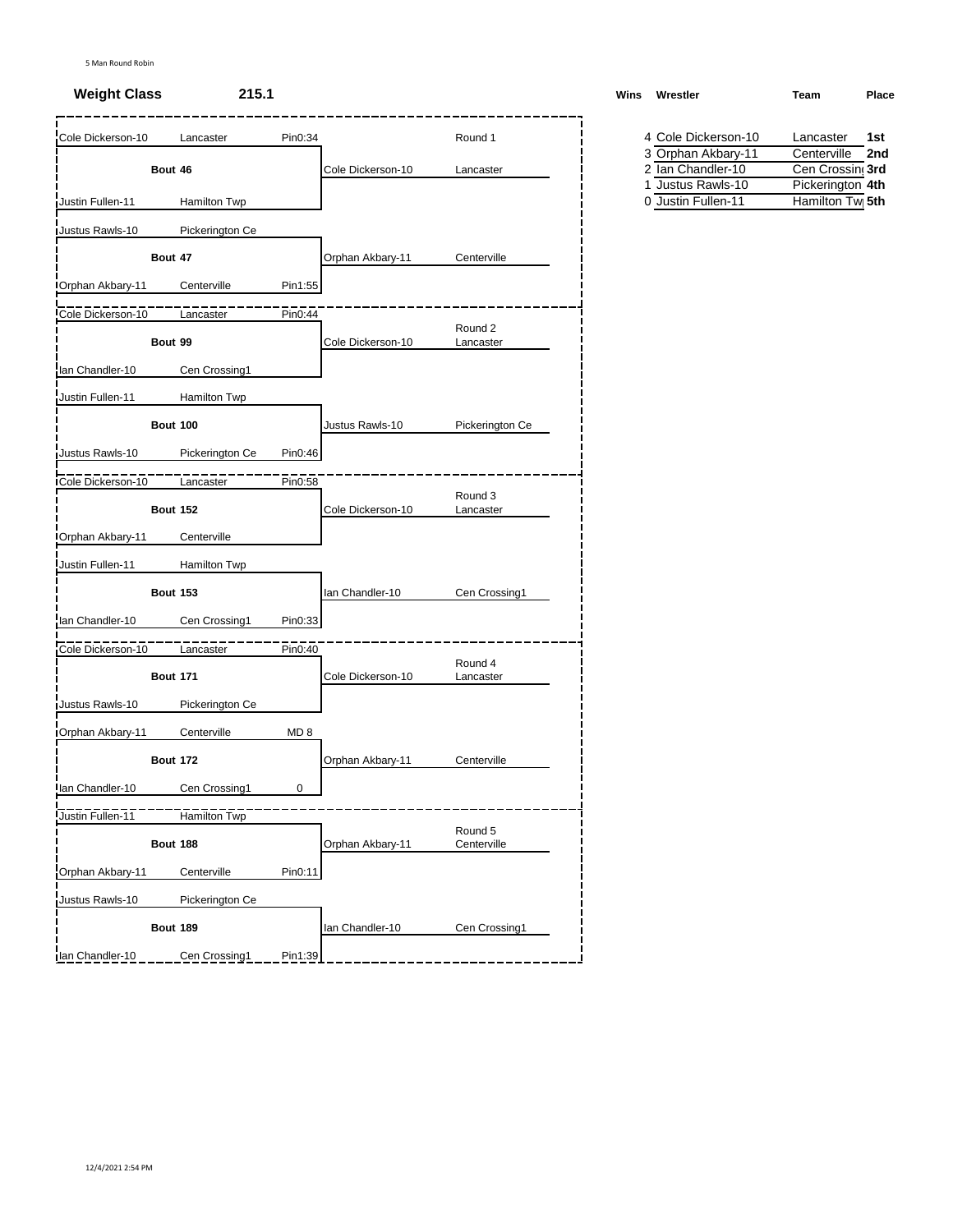| <b>Weight Class</b>      | 215.2           |         |                   |              | Wins Wrestler                                              | Team                       | Place |
|--------------------------|-----------------|---------|-------------------|--------------|------------------------------------------------------------|----------------------------|-------|
| Jordan Ruther-12         | St. Xavier      | Pin3:11 |                   | Round 1      | 3 Jordan Ruther-12                                         | St. Xavier                 | 1st   |
|                          | Bout 48         |         | Jordan Ruther-12  | St. Xavier   | 2 Colin Sink-12<br>1 Freddy Ramirez-12<br>0 Audrina Pack-9 | Scioto<br>Cen Crossing 3rd | 2nd   |
| Colin Sink-12            | Scioto          |         |                   |              |                                                            | Hamilton Twp14th           |       |
| Audrina Pack-9           | Hamilton Twp1   |         |                   |              |                                                            |                            |       |
|                          | Bout 49         |         | Freddy Ramirez-12 | Cen Crossing |                                                            |                            |       |
| Freddy Ramirez-12        | Cen Crossing    | Pin0:11 |                   |              |                                                            |                            |       |
| Jordan Ruther-12         | St. Xavier      | Pin0:26 |                   | Round 2      |                                                            |                            |       |
|                          | <b>Bout 101</b> |         | Jordan Ruther-12  | St. Xavier   |                                                            |                            |       |
| Audrina Pack-9           | Hamilton Twp1   |         |                   |              |                                                            |                            |       |
| Colin Sink-12            | Scioto          | 10      |                   |              |                                                            |                            |       |
|                          | <b>Bout 102</b> |         | Colin Sink-12     | Scioto       |                                                            |                            |       |
| Freddy Ramirez-12        | Cen Crossing    | 3       |                   |              |                                                            |                            |       |
| Jordan Ruther-12         | St. Xavier      | Pin2:38 |                   | Round 3      |                                                            |                            |       |
|                          | <b>Bout 154</b> |         | Jordan Ruther-12  | St. Xavier   |                                                            |                            |       |
| <b>Freddy Ramirez-12</b> | Cen Crossing    |         |                   |              |                                                            |                            |       |
| Colin Sink-12            | Scioto          | Pin0:14 |                   |              |                                                            |                            |       |
|                          | <b>Bout 155</b> |         | Colin Sink-12     | Scioto       |                                                            |                            |       |
| Audrina Pack-9           | Hamilton Twp1   |         |                   |              |                                                            |                            |       |

| ns | Wrestler            | Team             | Place |
|----|---------------------|------------------|-------|
|    | 3 Jordan Ruther-12  | St. Xavier       | 1st   |
|    | 2 Colin Sink-12     | Scioto           | 2nd   |
|    | 1 Freddy Ramirez-12 | Cen Crossing 3rd |       |
|    | 0 Audrina Pack-9    | Hamilton Twp14th |       |
|    |                     |                  |       |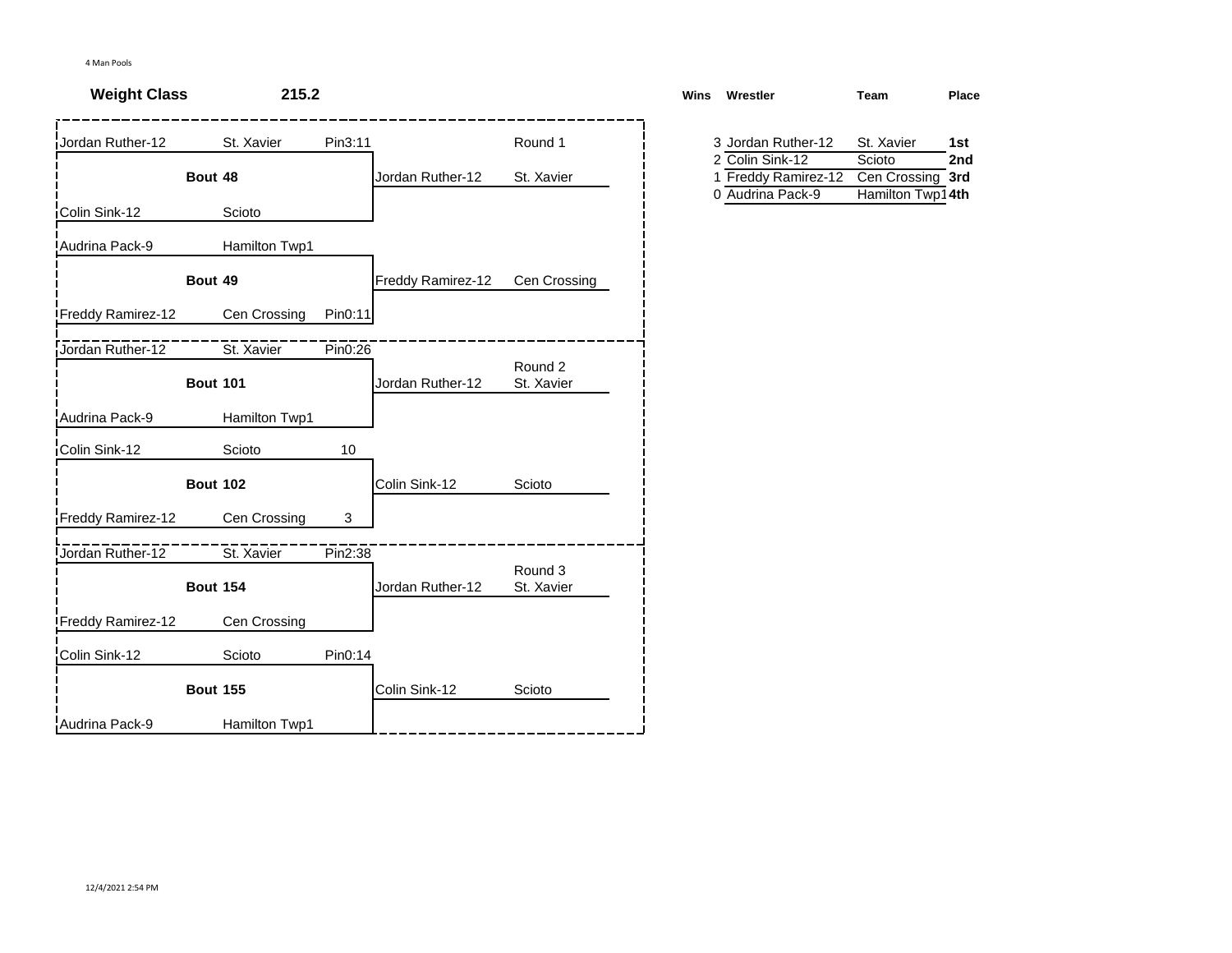## **Weight Class 285.1 Weight Class 285.1 Wins Wins Wins Wins Wins Wins Wins Class Place**

| Brandon Hunter-12    | Hamilton Twp    | 4              |                      | Round 1                 | 4 Laveall Trimble-12                 | St. Xavier<br>1st                                |
|----------------------|-----------------|----------------|----------------------|-------------------------|--------------------------------------|--------------------------------------------------|
|                      |                 |                |                      |                         | 2 Saimir Rafatllari-11               | Hbradley<br>2nc                                  |
|                      | Bout 50         |                | Laveall Trimble-12   | St. Xavier              | 2 Brandon Hunter-12<br>Shane Baas-12 | Hamilton Tw <sub>1</sub> 3rd<br>Cen Crossing 4th |
| Laveall Trimble-12   | St. Xavier      | 5              |                      |                         | 1 Luke Cox-9                         | Lancaster1<br>5th                                |
| Luke Cox-9           | Lancaster1      |                |                      |                         |                                      |                                                  |
|                      | Bout 51         |                | Shane Baas-12        | Cen Crossing            |                                      |                                                  |
| Shane Baas-12        | Cen Crossing    | Pin1:35        |                      |                         |                                      |                                                  |
| Brandon Hunter-12    | Hamilton Twp    | $\mathbf{1}$   |                      |                         |                                      |                                                  |
|                      | <b>Bout 103</b> |                | Saimir Rafatllari-11 | Round 2<br>Hbradley     |                                      |                                                  |
| Saimir Rafatllari-11 | Hbradley        | 3              |                      |                         |                                      |                                                  |
| Laveall Trimble-12   | St. Xavier      | Pin5:15        |                      |                         |                                      |                                                  |
|                      | <b>Bout 104</b> |                | Laveall Trimble-12   | St. Xavier              |                                      |                                                  |
| Luke Cox-9           | Lancaster1      |                |                      |                         |                                      |                                                  |
| Brandon Hunter-12    | Hamilton Twp    | Pin1:46        |                      |                         |                                      |                                                  |
|                      | <b>Bout 156</b> |                | Brandon Hunter-12    | Round 3<br>Hamilton Twp |                                      |                                                  |
| Shane Baas-12        | Cen Crossing    |                |                      |                         |                                      |                                                  |
| Laveall Trimble-12   | St. Xavier      | 3              |                      |                         |                                      |                                                  |
|                      | <b>Bout 157</b> |                | Laveall Trimble-12   | St. Xavier              |                                      |                                                  |
| Saimir Rafatllari-11 | Hbradley        | $\overline{c}$ |                      |                         |                                      |                                                  |
| Brandon Hunter-12    | Hamilton Twp    | Pin4:33        |                      |                         |                                      |                                                  |
|                      | <b>Bout 173</b> |                | Brandon Hunter-12    | Round 4<br>Hamilton Twp |                                      |                                                  |
| Luke Cox-9           | Lancaster1      |                |                      |                         |                                      |                                                  |
| Shane Baas-12        | Cen Crossing    |                |                      |                         |                                      |                                                  |
|                      | <b>Bout 174</b> |                | Saimir Rafatllari-11 | Hbradley                |                                      |                                                  |
| Saimir Rafatllari-11 | Hbradley        | Pin5:20        |                      |                         |                                      |                                                  |
| Laveall Trimble-12   | St. Xavier      | Pin1:50        |                      |                         |                                      |                                                  |
|                      | <b>Bout 190</b> |                | Laveall Trimble-12   | Round 5<br>St. Xavier   |                                      |                                                  |
| Shane Baas-12        | Cen Crossing    |                |                      |                         |                                      |                                                  |
| Luke Cox-9           | Lancaster1      | Pin1:31        |                      |                         |                                      |                                                  |
|                      | <b>Bout 191</b> |                | Luke Cox-9           | Lancaster1              |                                      |                                                  |
| Saimir Rafatllari-11 | Hbradley        |                |                      |                         |                                      |                                                  |

| /ins | Wrestler               | Team       | Place |
|------|------------------------|------------|-------|
|      | 4 Laveall Trimble-12   | St. Xavier | 1st   |
|      | 2 Saimir Rafatllari-11 | Hbradley   | 2nd   |

| 2 Jaillill Raidulall I I | <b>HUI dUICY</b> | <b>ZH</b> |
|--------------------------|------------------|-----------|
| 2 Brandon Hunter-12      | Hamilton Twi 3rd |           |
| 1 Shane Baas-12          | Cen Crossing 4th |           |
| 1 Luke Cox-9             | Lancaster1 5th   |           |